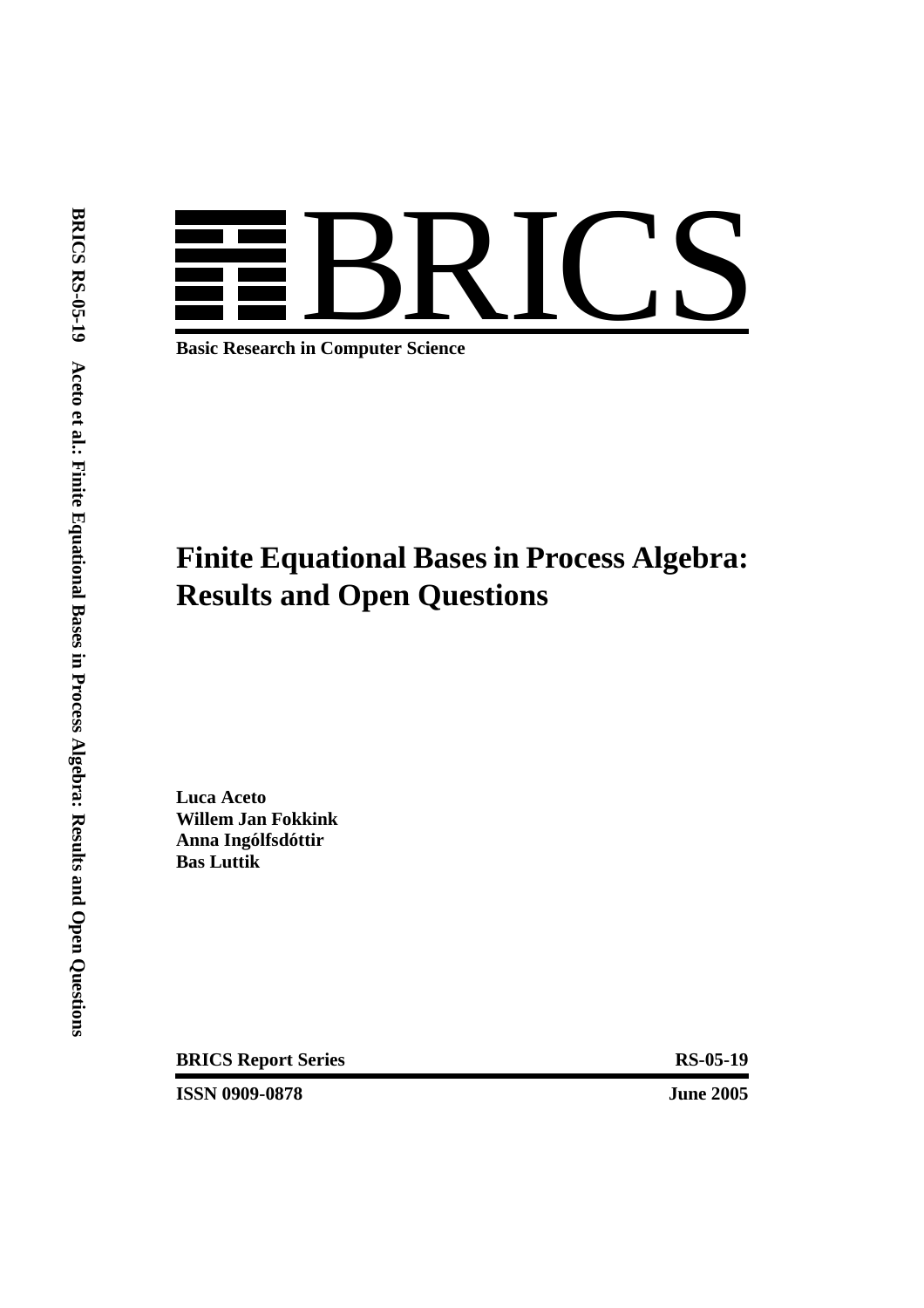Copyright © 2005, Luca Aceto & Willem Jan Fokkink & Anna **Ingólfsdóttir & Bas Luttik. BRICS, Department of Computer Science University of Aarhus. All rights reserved.**

> **Reproduction of all or part of this work is permitted for educational or research use on condition that this copyright notice is included in any copy.**

**See back inner page for a list of recent BRICS Report Series publications. Copies may be obtained by contacting:**

> **BRICS Department of Computer Science University of Aarhus Ny Munkegade, building 540 DK–8000 Aarhus C Denmark Telephone: +45 8942 3360 Telefax: +45 8942 3255 Internet: BRICS@brics.dk**

**BRICS publications are in general accessible through the World Wide Web and anonymous FTP through these URLs:**

> http://www.brics.dk ftp://ftp.brics.dk **This document in subdirectory** RS/05/19/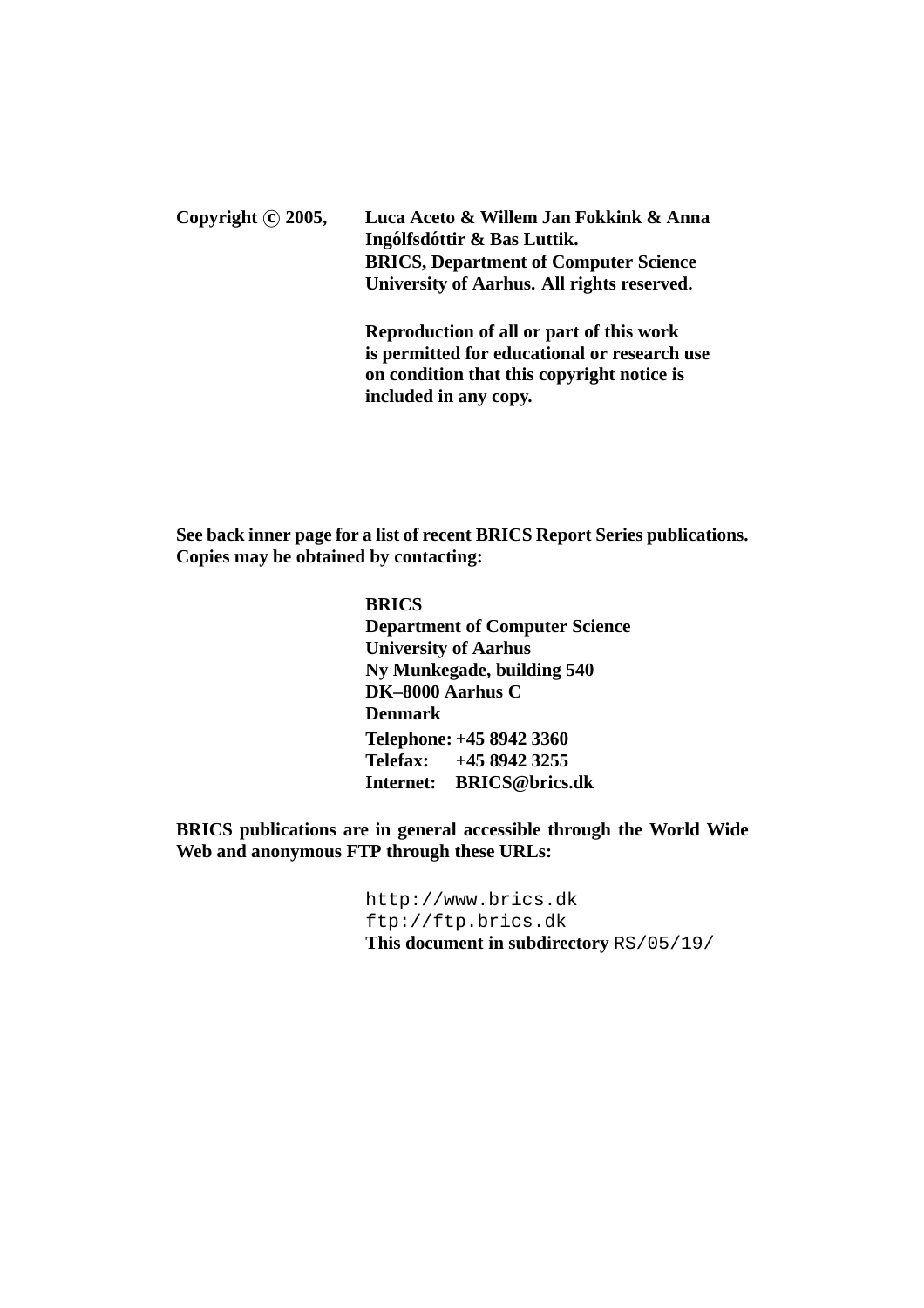# **Finite Equational Bases in Process Algebra: Results and Open Questions**

Luca Aceto<sup>1,5</sup>, Wan Fokkink<sup>2,6</sup>, Anna Ingolfsdottir<sup>1,3</sup>, and Bas Luttik<sup>2,4</sup>

<sup>1</sup> **BRICS** (Basic Research in Computer Science), Centre of the Danish National Research Foundation, Department of Computer Science, Aalborg University, Fr. Bajersvej 7B, 9220 Aalborg Ø, Denmark, luca@cs.aau.dk,annai@cs.aau.dk

<sup>2</sup> CWI, Department of Software Engineering, PO Box 94079, 1090 GB Amsterdam, The Netherlands

 $3$  Department of Computer Science, University of Iceland, 107 ReykjavÌk, Iceland, annaing@hi.is

<sup>4</sup> Department of Mathematics and Computer Science, Eindhoven Technical University, P.O. Box 513, 5600 MB Eindhoven, The Netherlands, luttik@win.tue.nl

<sup>5</sup> School of Computer Science, ReykjavÌk University, Ofanleiti 2, 103 ReykjavÌk, Iceland, luca@ru.is

 $6$  Vrije Universiteit Amsterdam, Department of Computer Science, Section Theoretical Computer Science, De Boelelaan 1081a, 1081 HV Amsterdam, The Netherlands, wanf@cs.vu.nl

**Abstract.** Van Glabbeek (1990) presented the linear time-branching time spectrum of behavioral equivalences for finitely branching, concrete, sequential processes. He studied these semantics in the setting of the basic process algebra BCCSP, and tried to give finite complete and  $\omega$ -complete axiomatizations for them. (An axiomatization  $E$  is  $\omega$ -complete when an equation can be derived from  $E$  if, and only if, all its closed instantiations can be derived from  $E$ .) Obtaining such axiomatizations in concurrency theory often turns out to be difficult, even in the setting of simple languages like BCCSP. This has raised a host of open questions that have been the subject of intensive research in recent years. Most of these questions have been settled over BCCSP, either positively by giving a finite complete or  $\omega$ -complete axiomatization, or negatively by proving that such an axiomatization does not exist. Still some open questions remain. This paper reports on these results, and on the state-of-the-art on axiomatizations for richer process algebras, containing constructs like sequential and parallel composition.

### **1 Introduction**

One of Jan Willem Klop's main contributions to the theory of concurrency is the development of the ACP family of process algebras in collaboration with Jan Bergstra—see the original papers [8–12], the textbooks [6, 18] and the historical paper [5]. Process algebras in the ACP style are defined, following the tradition of the algebraic specification of abstract data types, relying on tools from universal algebra and equational logic. More specifically, languages in the ACP family are defined by specifying their signature—that is, the collection of algebraic operations that can be used to build new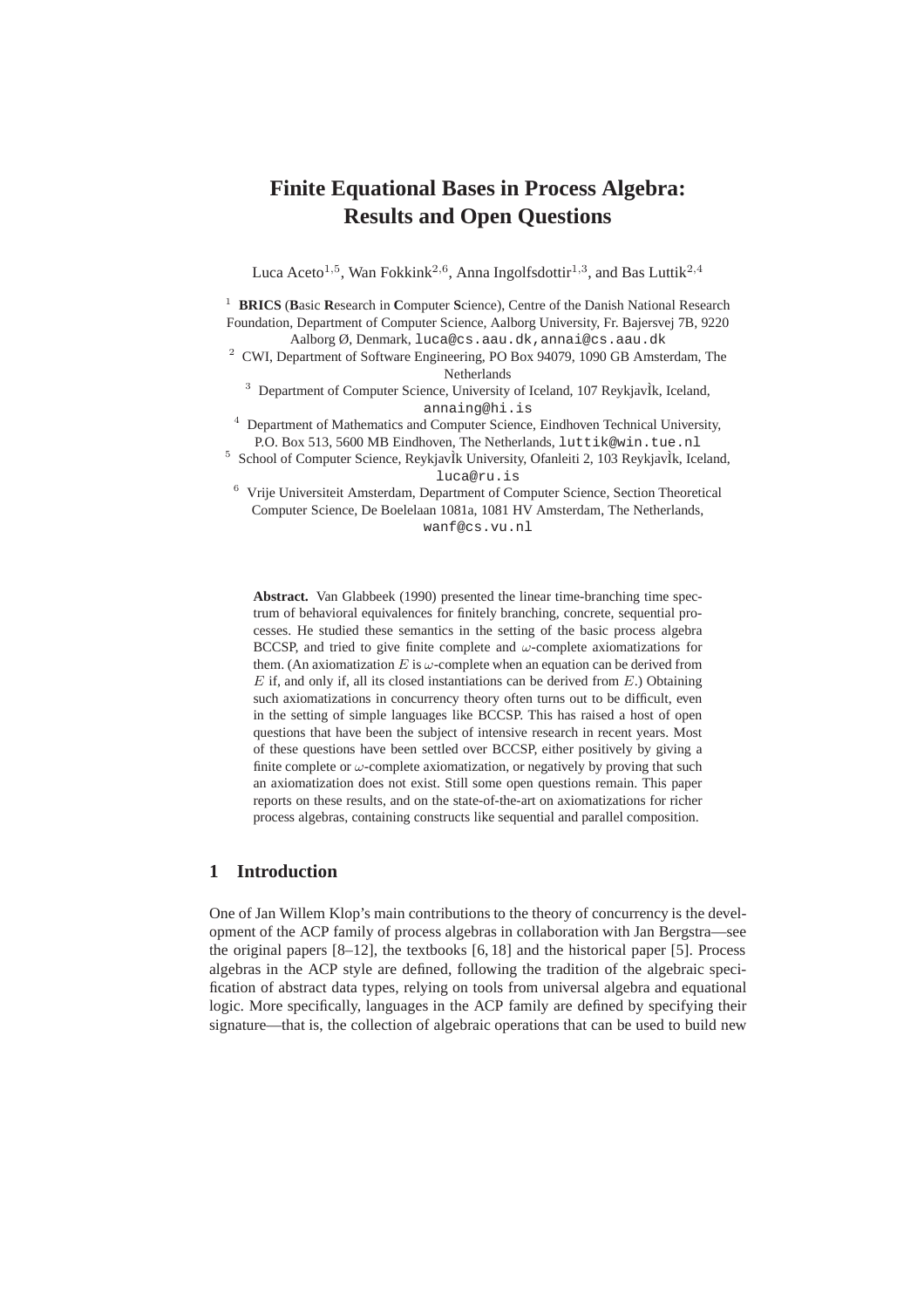descriptions of reactive systems in terms of ones that we have already constructed together with a collection of equational axioms that implicitly define the expected semantic properties of processes. This is an application of the classic axiomatic method, on which the development of modern algebra rests, to concurrency theory.

An example of a typical axiom that holds for all of the classic algebras in the ACP family, and is familiar from the theory of regular languages [16, 34], is

$$
(x + y) \cdot z \approx (x \cdot z) + (y \cdot z) .
$$

In the above equation, the operation symbols  $+$  and  $\cdot$  stand for "alternative composition" (or nondeterministic choice) and "sequencing", respectively. Intuitively, this axiom states that a process that can initially choose to behave either like  $x$  or like  $y$ , and then proceeds to behave like  $z$ , is "equivalent" to one that initially chooses to behave either like  $x \cdot z$  or like  $y \cdot z$ .

On the other hand, the right-distributivity axiom of alternative composition over sequencing familiar from formal language theory, namely

$$
x\cdot (y+z)\approx (x\cdot y)+(x\cdot z) ,
$$

is usually not considered part of the axiom systems for process algebras since the leftand right-hand sides of the above equation may exhibit different deadlock potential, and should not be equated as descriptions of reactive systems.

Axiom systems arise from the desire of isolating the features that are common to a collection of algebraic structures—namely, their models. Early examples of models of the axiom systems for ACP style process algebras were the "projective limit" model as employed in, e.g., [8]—, and the "graph model" adopted in [11].

Given a language in the ACP family, one may define intuitively appealing models of its axiom system as quotients of the collection of labelled transition systems modulo some behavioural congruence. Labelled transition systems (LTSs) [33] are a fundamental formalism for the description of concurrent computation, which is widely used in light of its flexibility and applicability. In particular, they underlie Plotkin's Structural Operational Semantics [42, 43] and, following Milner's pioneering work on CCS [37], are by now the standard formalism for describing the semantics of various process description languages.

LTSs model processes by explicitly describing their states and their transitions from state to state, together with the actions that produced them. Since this view of process behaviours is very detailed, several notions of behavioural equivalence and preorder have been proposed for LTSs. The aim of such behavioural semantics is to identify those (states of) LTSs that afford the same "observations", in some appropriate technical sense. The lack of consensus on what constitutes an appropriate notion of observable behaviour for reactive systems has led to a large number of proposals for behavioural equivalences for concurrent processes. (See the study [24], where van Glabbeek presents the linear time-branching time spectrum—a lattice of known behavioural equivalences and preorders over LTSs, ordered by inclusion.)

Having defined a model of an axiom system for a process algebra in terms of LTSs, it is natural to study the connection between the equations that are valid in the chosen model, and those that are derivable from the axioms using the rules of equational logic. The key questions here are: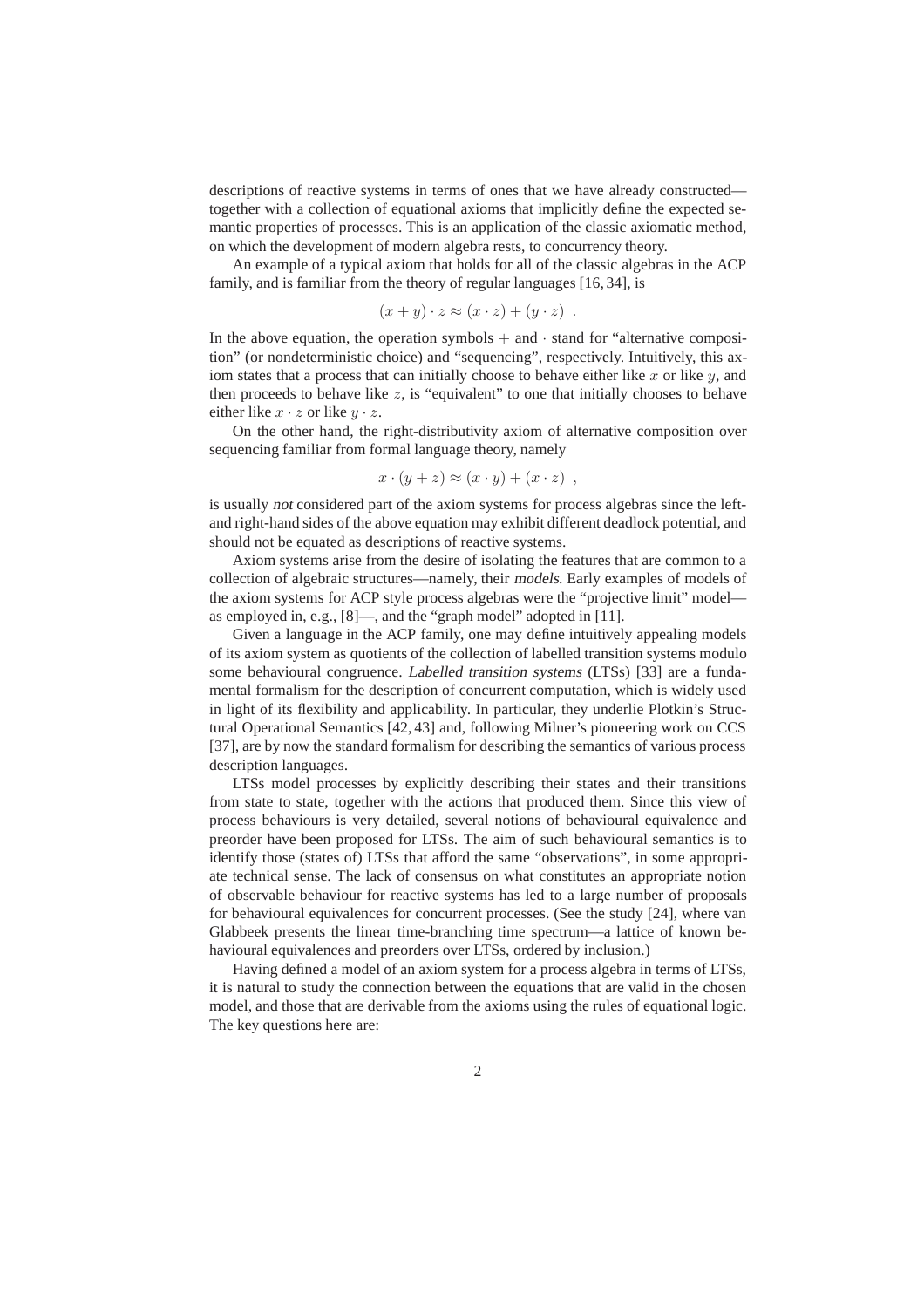- **–** Is the axiom system complete? That is, can all of the equations that hold in the LTS model modulo the chosen notion of behavioural equivalence be derived from the axiom system using the rules of equational logic? (A complete axiom system is also referred to as a basis for the algebra it axiomatizes.) Researchers in concurrency theory often restrict themselves to studying axiom systems that are complete with respect to the collection of valid equations that do not contain occurrences of variables.
- **–** Does the algebra of LTSs modulo the chosen notion of behavioural equivalence afford a finite equational axiomatization?

A complete axiomatization of a behavioural congruence yields a purely syntactic characterization, independent of LTSs and of the actual details of the definition of the chosen behavioural equivalence, of the semantics of the process algebra. This bridge between syntax and semantics plays an important role in both the practice and the theory of process algebras. From the point of view of practice, these proof systems can be used to perform system verifications in a purely syntactic way using general purpose theorem provers or proof checkers, and form the basis of purpose built axiomatic verification tools like, e.g., PAM [35]. A positive answer to the first basic question raised above is therefore not just theoretically pleasing, but has potential practical applications. From the theoretical point of view, complete axiomatizations of behavioural equivalences capture the essence of different notions of semantics for processes in terms of a basic collection of identities, and this often allows one to compare semantics which may have been defined in very different styles and frameworks. A review of existing complete equational axiomatizations for many of the behavioural semantics in van Glabbeek's spectrum is offered in [24]. The equational axiomatizations offered ibidem are over the language BCCSP, a common fragment of Milner's CCS [37] and Hoare's CSP [32] suitable for describing finite synchronization trees, and characterize the differences between behavioural semantics in terms of a few revealing axioms.

Negative answers to the second basic question mentioned above have instead served as a motivation for the development of auxiliary operations, whose addition to the original signature of the language under investigation yields an algebra with a finite basis. A classic example of this line of research, which can again be traced back to Jan Willem Klop's work in concurrency theory, is offered by the paper [10]. There Bergstra and Klop showed how to give a finite axiomatization of the language ACP using the auxiliary left and communication merge operators to characterize parallel composition. As shown by Moller [39, 40], auxiliary operators are needed to obtain a finite basis for that language because the process algebras CCS and ACP without the auxiliary left merge operator from [8] do not have a finite equational axiomatization modulo bisimulation equivalence.

An axiom system E is  $\omega$ -complete when an equation can be derived from E if, and only if, all of its closed instantiations can be derived from  $E$ . In theorem proving applications, it is often convenient to work with axiomatizations that are  $\omega$ -complete. In fact, using an  $\omega$ -complete axiomatization one can avoid proofs by (structural) induction in favour of purely equational reasoning. Moreover, as argued by Heering in [27],  $\omega$ completeness of an axiom system is desirable in the partial evaluation of programs.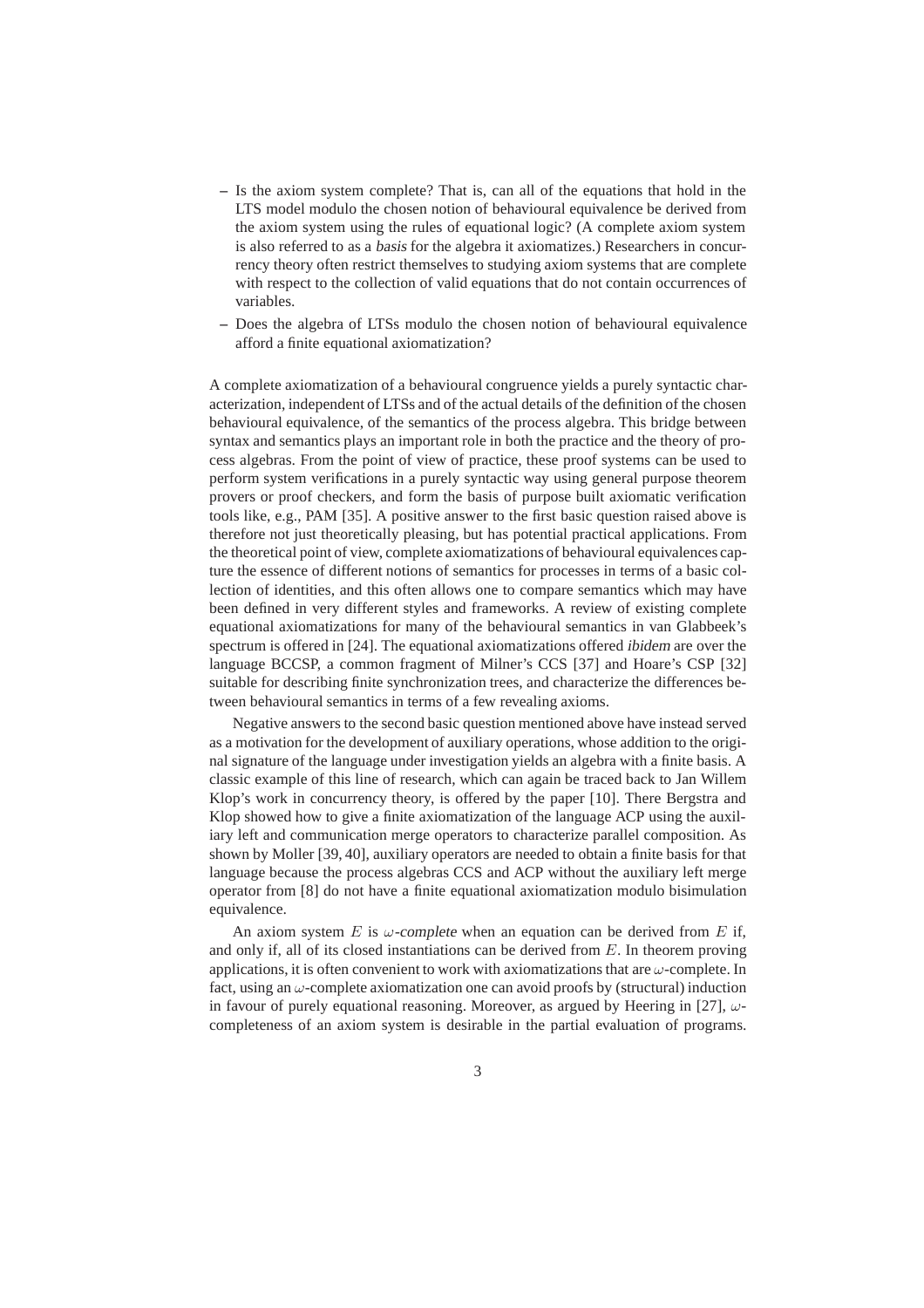A classic example of an axiom system that is not  $\omega$ -complete is that for the lambdacalculus—see [41].

Many of the existing axiomatizations of behavioural equivalences over expressive process description languages studied in concurrency theory are powerful enough to prove all of the valid equalities between terms that contain no occurrences of variables, but are not  $\omega$ -complete. In fact, obtaining  $\omega$ -complete axiomatizations in concurrency theory often turns out to be a difficult question, even in the setting of simple languages like BCCSP. This has raised a host of open questions that have been the subject of intensive investigation by process algebraists in recent years. Most of these questions have been settled over BCCSP and other simple process algebras, either positively by giving a finite  $\omega$ -complete axiomatization, or negatively by proving that such an axiomatization does not exist. Still some open questions remain—especially for expressive process description languages and behavioural equivalences that, like observation equivalence [30, 37] and branching bisimilarity [25], abstract, in some formal sense, from events in process behaviours that are deemed to be directly unobservable.

In this paper, we report on positive and negative results pertaining to the existence of (finite)  $\omega$ -complete axiomatizations for BCCSP and richer process algebras, containing constructs like sequential composition and interleaving. We hope that this survey of results will contribute to their dissemination in our research community, and will stimulate further investigations leading to the solution of the challenging open problems that are left.

The paper is organized as follows. We begin by presenting in Section 2 some basic background on universal algebra and equational logic that will be useful for the remainder of this study. In this general setting, we describe a collection of proof techniques that can be used to establish positive and negative results pertaining to the existence of finite, complete or  $\omega$ -complete axiomatizations for algebras of processes. Section 3 reports on results and open problems on axiomatizations of behavioural equivalences over the language BCCSP studied by van Glabbeek in [24]. The paper concludes with a survey of the state-of-the-art on the equational theory of extensions of that language with more complex operators such as parallel composition and sequential composition (Sections 4 and 5).

### **2 General Techniques**

Our aim in this section is to present some general techniques that can be used to establish results pertaining to the existence or non-existence of finite equational axiomatizations for behavioural equivalences and preorders over process description languages. A suitable general framework within which these techniques can be described is given by the classic fields of universal algebra and equational logic. We therefore begin by introducing the basic notions from these areas of mathematical research that will be used throughout this paper. We state at the outset that we shall not need very deep results or constructions from universal algebra in what follows, and that much more on it may be found in, e.g., the classic reference [15]. A self-contained presentation from a computer science perspective of the topics we now proceed to introduce may be found in [28].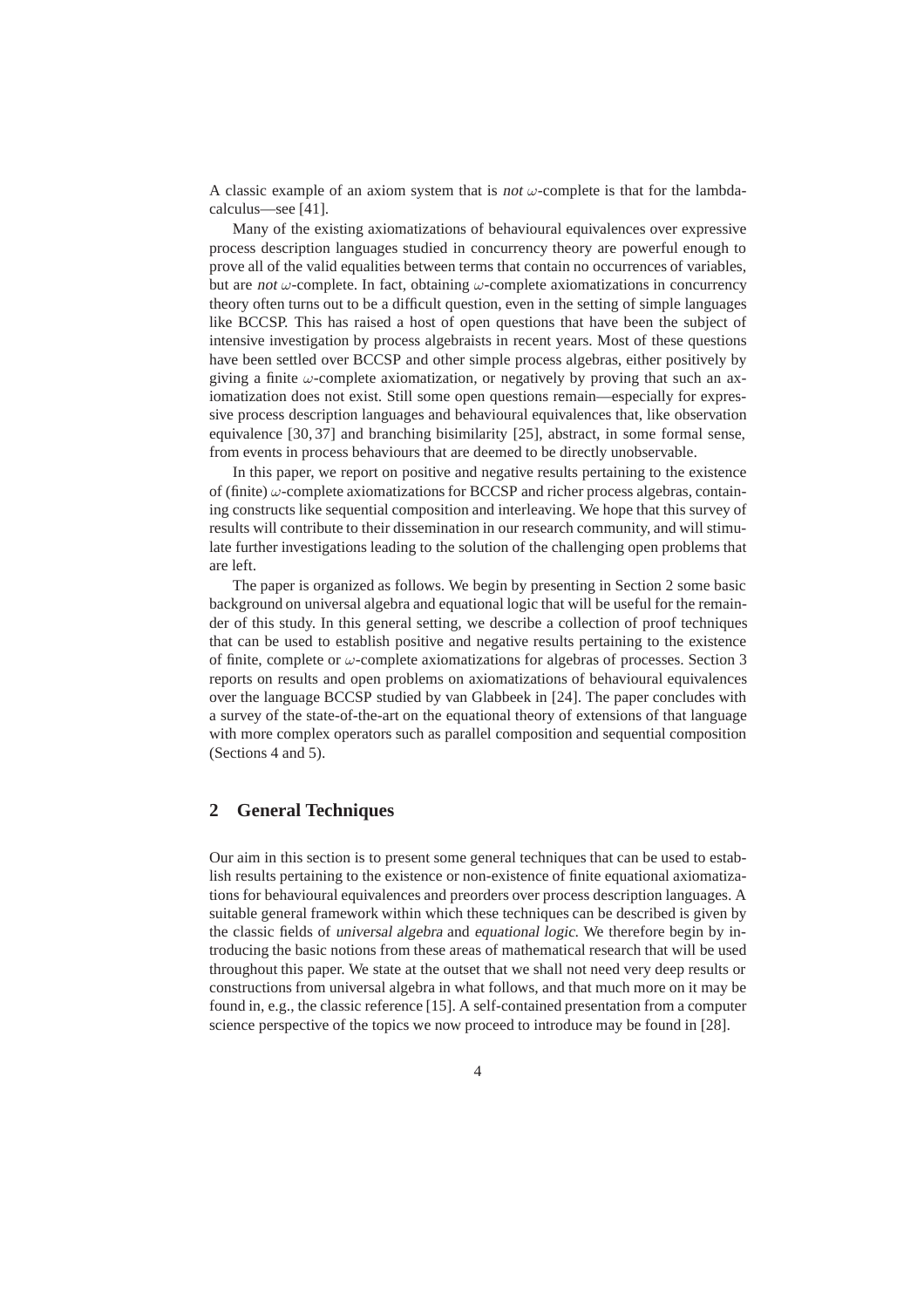### **2.1 Preliminaries**

Σ*-Algebras* We start from a countably infinite set V of variables with typical elements x, y, w, z. A signature  $\Sigma$  consists of a set of operation symbols, disjoint from V, together with a function arity that assigns a natural number to each operation symbol. The set of terms over  $\Sigma$  is the least set such that

- **–** Each x ∈ V is a term.
- **–** If f is an operation symbol of arity n, and  $t_1, \ldots, t_n$  are terms, then  $f(t_1, \ldots, t_n)$ is also a term.

An operation symbol  $f$  of arity 0 will be often called a constant symbol, and the term  $f()$  will be abbreviated as f.

We write  $\mathbb{T}(\Sigma)$  for the set of all terms over  $\Sigma$  and use t, u, v, possibly subscripted and/or superscripted, to range over terms. A term is closed (or ground) if it contains no occurrences of variables. We denote by  $T(\Sigma)$  the set of closed terms over  $\Sigma$ . A substitution is a mapping from variables to terms. A substitution is closed if it maps variables to closed terms. For every term t and substitution  $\sigma$ , the term obtained by replacing every occurrence of a variable x in t with the term  $\sigma(x)$  will be written  $\sigma(t)$ . Note that  $\sigma(t)$  is closed, if so is  $\sigma$ . Throughout this paper, we use the symbol "=" to stand for (syntactic) equality.

*Example 1.* A signature for the natural numbers with the operation max yielding the maximum between two numbers could contain a constant 0, a unary successor operation S and the binary operation symbol  $\vee$ . We shall use this signature as our running example throughout this section, and use  $\vee$  in its customary infix notation for the sake of clarity.

*Example 2.* A process algebra that will be discussed extensively in Section 3 is BCCSP. Its signature consists of the constant  $\mathbf{0}$ , the binary operator  $\div$  called alternative composition, and unary prefix operators  $a_{-}$ , where a ranges over a nonempty set A of actions.

The collection of terms over a signature  $\Sigma$  yields a language. The semantics of this language can be defined canonically once we equip the set of intended denotations with the structure of a  $\Sigma$ -algebra. A  $\Sigma$ -algebra is a structure

$$
\mathcal{A} = (\mathbf{A}, \{ f^{\mathcal{A}} \mid f \in \Sigma \}) ,
$$

where **A** is a non-empty set (often called the *carrier* of the algebra), and

$$
f^{\mathcal{A}}:\mathbf{A}^n\to \mathbf{A}
$$

for each operation symbol  $f \in \Sigma$  of arity n. Note that if f is a constant symbol, then  $f^{\mathcal{A}}$  can be viewed as an element of **A**.

In order to interpret terms in  $\mathbb{T}(\Sigma)$  in a  $\Sigma$ -algebra  $\mathcal{A} = (A, \{f^{\mathcal{A}} | f \in \Sigma\})$  we need the notion of an environment. An environment is a function  $\rho$  mapping variables to elements of **A**. The mapping  $\rho$  can be extended homomorphically to  $\mathbb{T}(\Sigma)$  in a unique way by stipulating that

$$
\rho(f(t_1,\ldots,t_n))=f^{\mathcal{A}}(\rho(t_1),\ldots,\rho(t_n))
$$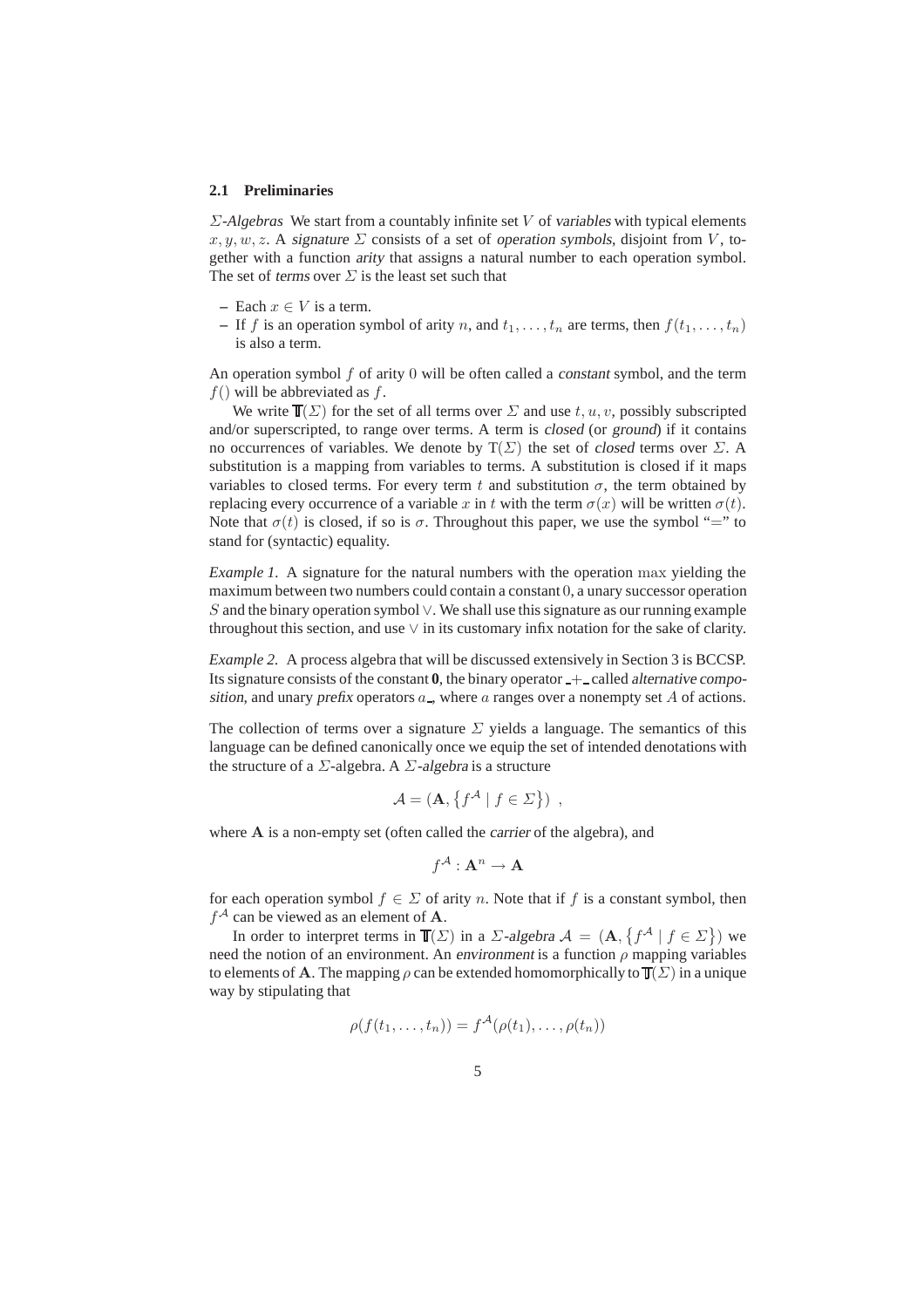for each operation symbol f of arity n and terms  $t_1,\ldots,t_n$ . Note that  $\rho(t)$  is independent of  $\rho$  whenever t is closed. For each closed term t, we write  $t^{\mathcal{A}}$  for the element of A that is the interpretation of t in the algebra A. An element of the carrier set of A is denotable if it is the interpretation of some closed term.

*Example 3.* A suitable algebra  $N$  in which to interpret the collection of terms over the signature introduced in Example 1 has the set of natural numbers IN as carrier set. The constant symbol  $\theta$  is interpreted as the natural number  $\theta$ , the unary function symbol  $S$  is interpreted as the successor function—that is, the function mapping each natural number *n* to  $n + 1$ —and the binary function symbol  $\vee$  is interpreted as the function mapping each pair of natural numbers to the largest of the two.

It is easy to see that each element of  $N$  is denotable. Indeed, the natural number n is the interpretation of the term  $t_n$  defined thus:

$$
t_0 = 0 \quad \text{and}
$$
  

$$
t_{n+1} = S(t_n) \enspace .
$$

The interpretation of the language  $\mathbb{T}(\Sigma)$  in a  $\Sigma$ -algebra  $\mathcal{A} = (\mathbf{A}, \{f^{\mathcal{A}} \mid f \in \Sigma\})$  naturally induces a congruence relation =  $_A$  over  $T(\Sigma)$ . This is defined thus:

$$
t=_\mathcal{A} u\,
$$
 if, and only if,  $\rho(t)=\rho(u),\,\,$  for each environment  $\rho\,$  .

*Example 4.* Examples of identities that hold with respect to the congruence relation  $=<sub>N</sub>$  induced by the interpretation of the language of terms over the signature for the natural numbers in our running example are

$$
x \lor 0 =_{\mathcal{N}} x
$$
  
 
$$
0 \lor x =_{\mathcal{N}} x \text{ and}
$$
  

$$
S(x) \lor S(y) =_{\mathcal{N}} S(x \lor y) .
$$

The results reviewed in this paper all aim at using the classic logic of equality to offer a syntactic characterization of the relation  $=$   $\mathcal{A}$  for algebras of processes. The study of such axiomatic characterizations of semantic equivalences falls therefore within the realm of equational logic, whose basics we now proceed to present.

*Equational Logic* An axiom system is a collection E of equations  $t \approx u$  over the language  $\mathbb{T}(\Sigma)$ . (The equations in E are often referred to as axioms.) An equation  $t \approx u$ is derivable from an axiom system E, notation  $E \vdash t \approx u$ , if it can be proven from the axioms in  $E$  using the rules of equational logic (viz. reflexivity, symmetry, transitivity, substitution and closure under  $\Sigma$ -contexts):

$$
t \approx t \quad \frac{t \approx u}{u \approx t} \quad \frac{t \approx u \quad u \approx v}{t \approx v} \quad \frac{t \approx u}{\sigma(t) \approx \sigma(u)}
$$

$$
\frac{t_i \approx u_i \quad (1 \leq i \leq n)}{f(t_1, \dots, t_n) \approx f(u_1, \dots, u_n)}.
$$

(The first three rules above state that  $\approx$  is an equivalence relation, whereas the latter two state that  $\approx$  is closed under substitutions, and is a congruence.) Formally, a proof of an equation  $t \approx u$  from E is a sequence  $t_i \approx u_i$  ( $1 \le i \le n$ ) of equations such that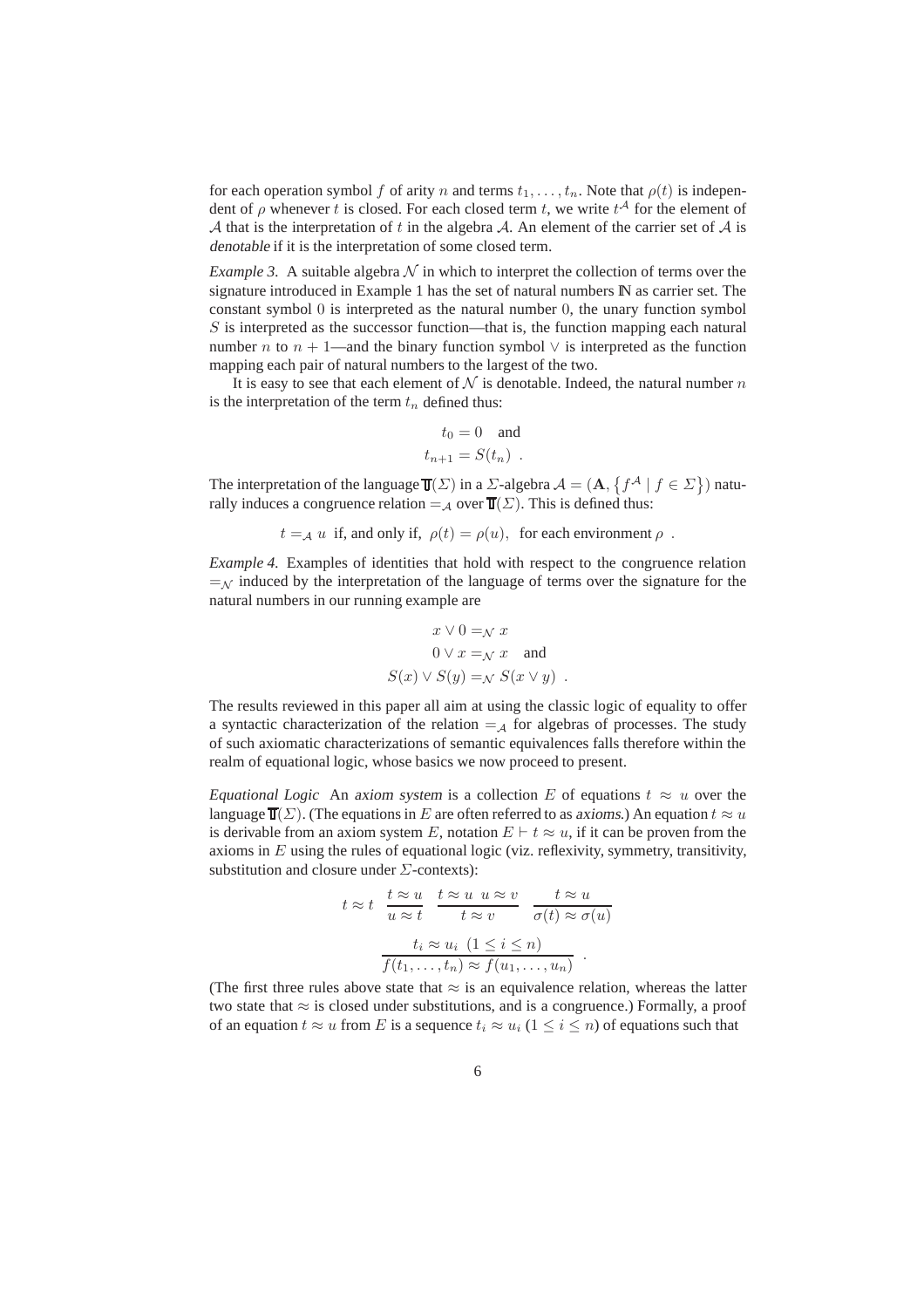- $t_n = t$  and  $u_n = u$ , and
- **–** for each  $1 ≤ i ≤ n$ , the equation  $t_i ≈ u_i$  is obtained by applying one of the aforementioned inference rules using equations in  $E$  or some of the equations that precede it in the sequence as premises.

Without loss of generality one may assume that the substitution rule is only applied to axioms, i.e., that the rule

$$
\frac{t \approx u}{\sigma(t) \approx \sigma(u)}
$$

may only be used when  $(t \approx u) \in E$ . In this case, the equation  $\sigma(t) \approx \sigma(u)$  is called a substitution instance of an axiom in E.

Moreover, by postulating that for each axiom in  $E$  also its symmetric counterpart is present in  $E$ , one may assume that there are no applications of the symmetry rule in equational proofs.

It is well-known (see, e.g., Sect. 2 in [26]) that if an equation relating two closed terms can be proven from an axiom system  $E$ , then there is a closed proof for it.

**Definition 1 (Soundness).** *Let* A *be a*  $\Sigma$ -algebra. An equation  $t \approx u$  is sound with *respect to*  $=$   $\mathcal{A}$  *iff*  $t =$   $\mathcal{A}$  *u. An axiom system is sound with respect to*  $=$   $\mathcal{A}$  *iff so is each of its equations.*

In other words, an axiom system is sound with respect to  $=_A$  if it can only be used to prove equations that are valid in the algebra  $A$ . This is, of course, a most natural requirement on an axiom system. However, ideally an axiom system should also allow us to prove all of the equations that hold in a given algebra. This is captured by the technical requirement of completeness.

**Definition 2 (Completeness).** *Let* A *be a* Σ*-algebra. An axiom system* E *is* ground complete *with respect to*  $=$   $\mathcal{A}$  *iff*  $E \vdash t \approx u$  *whenever*  $t =$   $\mathcal{A}$  *u, for all closed terms t, u.* E is complete with respect to  $=$   $_A$  iff  $E \vdash t \approx u$  whenever  $t =$   $_A u$ , for all terms  $t, u$ .

**Definition 3 (Equational Bases and Finitely Based Algebras).** *An* equational basis *for an algebra* A *is a sound axiom system* E *that is complete with respect to*  $=$  A. We *say that an algebra* A *is* finitely based *if it has a finite equational basis.*

The notion of completeness of an axiom system relates the proof-theoretic notion of derivability using the rules of equational logic with the model-theoretic one of "validity in a model". From a proof-theoretic perspective, a useful property of an axiom system E is that, for all terms  $t, u \in \mathbb{T}(\Sigma)$ ,

$$
E \vdash t \approx u \text{ iff } E \vdash \sigma(t) \approx \sigma(u), \text{ for each closed substitution } \sigma \tag{1}
$$

An axiom system with the above property is called  $\omega$ -complete. In theorem proving applications, it is convenient if an axiomatization is  $\omega$ -complete, because this means that proofs by (structural) induction can be avoided in favour of purely equational reasoning. In fact, suppose that  $\sigma(t) \approx \sigma(u)$  is provable from an axiom system E, for each closed substitution  $\sigma$ . If E is  $\omega$ -complete, then we know that an equational proof of the actual equation  $t \approx u$  from E exists. In general, the equation  $t \approx u$  might not be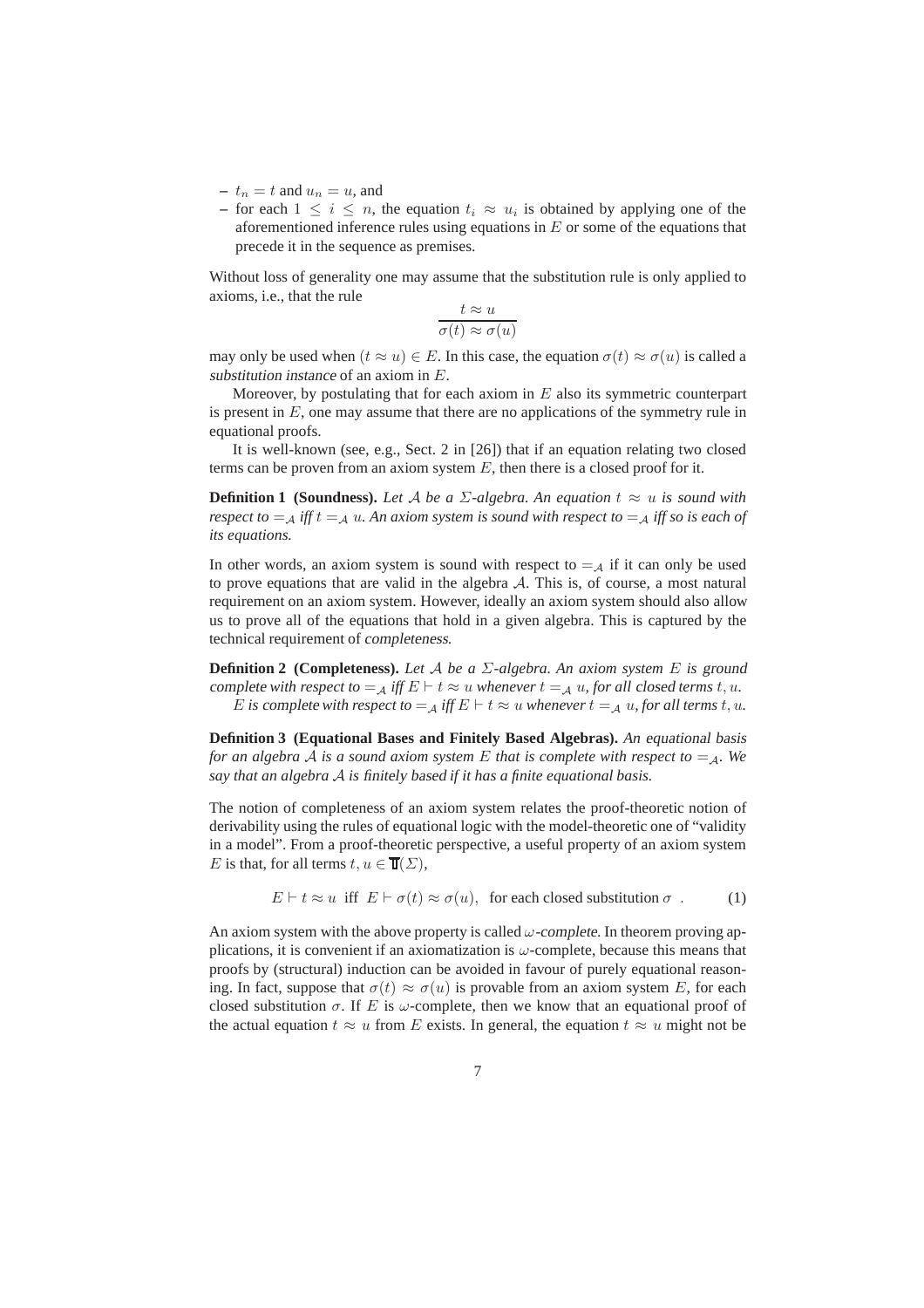derivable from  $E$  if  $E$  is just ground complete. In that case, we might have to content ourselves with showing that all closed instantiations of that equation are derivable from  $E$ , and this is usually done by induction on the structure of the closed terms that can be substituted for the variables occurring in  $t$  and  $u$ .

*Example 5.* The collection of equations corresponding to the congruences listed in Example 4 is easily seen to be ground complete with respect to  $=\mathcal{N}$ . That axiom system is, however, neither complete nor  $\omega$ -complete. For example, the equation

$$
x \lor x \approx x \tag{2}
$$

is valid in the algebra  $N$ , and all of its closed instantiations are provable from the three equations in Example 4. However, the above equation itself is not derivable from the axioms in Example 4. (See Examples 7 and 8 for proofs of this claim.)

A finite basis for the algebra  $\mathcal N$  is given by the following axiom system

$$
x \lor 0 \approx x
$$
  
\n
$$
S(x) \lor S(y) \approx S(x \lor y)
$$
  
\n
$$
S(x) \lor x \approx S(x)
$$
  
\n
$$
x \lor x \approx x
$$
  
\n
$$
x \lor y \approx y \lor x
$$
 and  
\n
$$
x \lor (y \lor z) \approx (x \lor y) \lor z
$$
.

It turns out that completeness and  $\omega$ -completeness are closely related properties of an axiom system. Indeed, assume that A is a  $\Sigma$ -algebra each of whose elements is denotable. Suppose that E is sound and complete with respect to  $=$  A. It is not hard to argue that, in this case, E is also  $\omega$ -complete.

*Remark 1.* For the aforementioned connection between the model-theoretic notion of completeness and the proof-theoretic one of  $\omega$ -completeness to hold, it is crucial that each element in the algebra  $A$  be denotable. To see this, consider the signature consisting of the constant  $\perp$  and the unary function symbol P. Interpret this language over the algebra having  $\{0, 1\}$  as carrier set, where  $\perp$  is interpreted as 0, and P is interpreted as the constant function 0. We claim that no basis for this algebra can be  $\omega$ -complete. To see that this holds, note, first of all, that each closed term over the aforementioned signature denotes the element 0. Therefore each closed instantiation of the equation  $P(x) \approx x$  holds in the algebra, and is provable from the chosen basis. However, the equation  $P(x) \approx x$  is itself not provable. This follows because E is sound, and that equation does not hold in the algebra, as can be seen by setting the variable  $x$  to 1.

Consider the  $\Sigma$ -algebra obtained by quotienting the set of closed terms  $T(\Sigma)$  with respect to the congruence relation that equates two closed terms t, u iff the equation  $t \approx u$ is provable from an axiom system  $E$ . As a corollary of the aforementioned observation, we have that an equational basis for that algebra is also  $\omega$ -complete.

One of the classic topics in the field of equational logic, and in its applications in process algebra, is the study of results pertaining to the existence or non-existence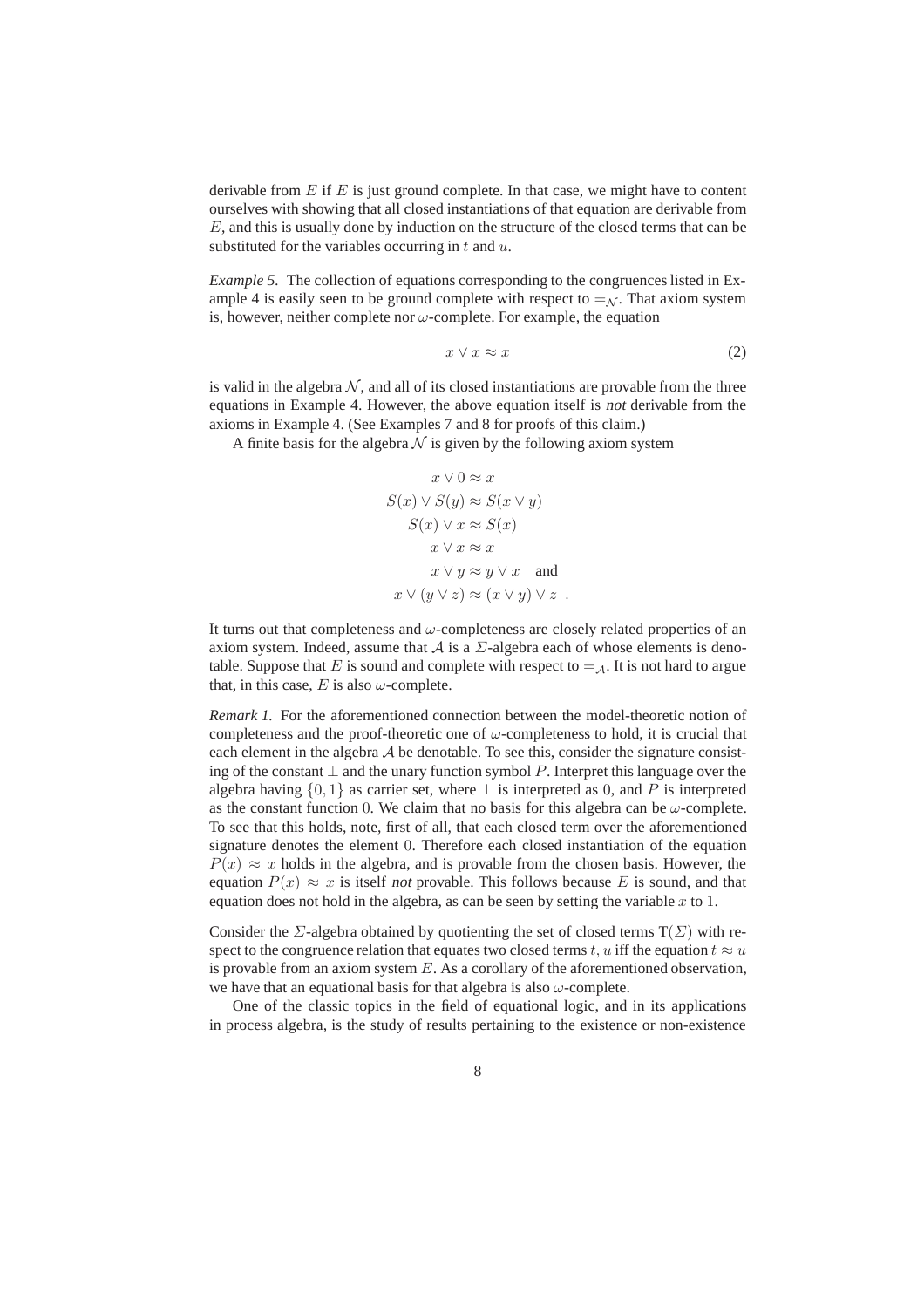of finite bases for algebras. In the realm of concurrency theory, van Glabbeek presented in [23, 24] the linear time-branching time spectrum of behavioral equivalences for finitely branching, concrete, sequential processes. He studied these semantics in the setting of the basic process algebra BCCSP, and tried to give finite  $\omega$ -complete axiomatizations for them. In many cases this turns out to be a difficult question. Most of these finite basis questions have been settled, either positively by giving a finite  $\omega$ -complete axiomatization, or negatively by proving that such an axiomatization does not exist. But some open questions remain. The main aim of this paper is to survey such results. Before doing so, however, we give a brief overview of some of the general proof techniques that have been developed in the literature on universal algebra, and more specifically within process algebra, to show that certain algebras afford a finite equational basis, or that no such basis exists. These strategies will then be used in Sections 3–5 to establish positive and negative results on the existence of finite bases for behavioural congruences over several process description languages.

### **2.2 Methods for Establishing Positive Results**

Assume that we have an algebra  $A$  and a (finite) axiom system  $E$  that is sound with respect to  $=$ <sub>A</sub>. How can we show that E is complete or ground complete? There are a few general proof techniques that have been applied in the literature to answer this question, and we review some of those in the remainder of this section.

*Normal Forms* A classic strategy for showing that an axiom system is complete or ground complete that has had a wealth of applications in process algebra relies on the following two steps:

- **Isolation of normal forms.** In this step one finds a collection of terms, the socalled normal forms, with the property that each term  $t$  can be proved equal to a normal form using the equations in  $E$ . In other words, the set of normal forms is as expressive as the whole collection of terms modulo the equational theory generated by  $E$ . (If we are aiming at showing that our axiom system  $E$  is ground complete, then the normal forms are closed terms, and it suffices only to prove that each closed term is provably equal to a normal form using the equations in  $E$ .)
- **Distinctness of normal forms.** In this second step, one argues that two normal forms are related by  $=$   $\mathcal{A}$  if, and only if, they are "identical". This is often done by showing that, for each pair of different normal forms, it is possible to construct an environment  $\rho$  distinguishing them.

In applications of this method in process algebra, the former step in this proof strategy is often carried out with the use of term rewriting techniques. In that case, the normal forms are precisely those of the term rewriting system, and the analysis is complicated by the need to consider rewriting modulo commutativity and associativity of certain operators like alternative composition. Moreover, the isolation of a suitable notion of normal form often requires considerable ingenuity, and is a difficult art.

*Example 6.* The aforementioned strategy based upon the isolation of suitable normal forms for terms can be used to show that the axiom system presented in Example 5 is,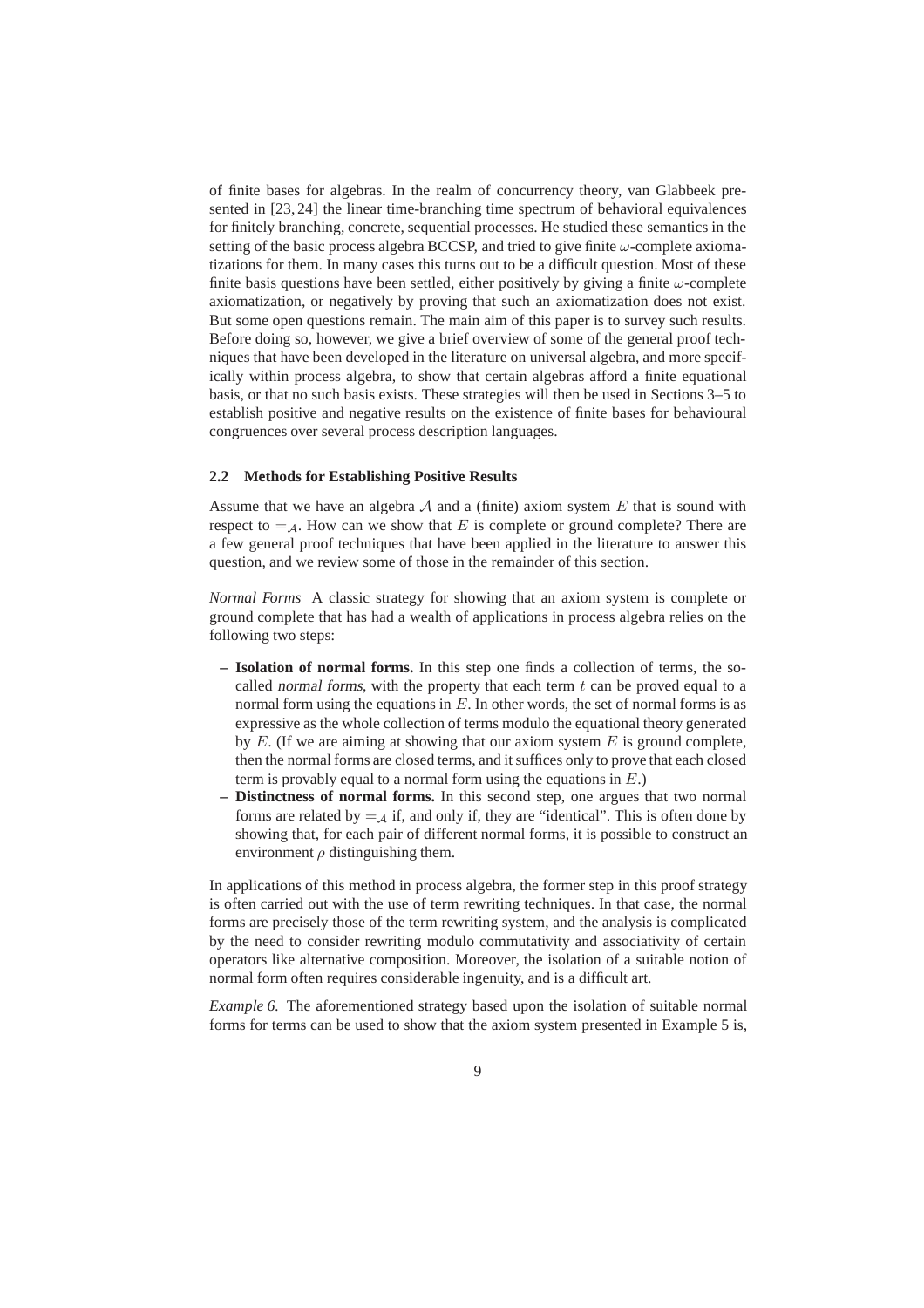as claimed there, a finite basis for the algebra  $\mathcal N$ . Indeed, a suitable set of normal forms for terms over the signature of that algebra is given by the collection of terms of the form

$$
\bigvee_{i\in I} S^{n_i}(x_i) \vee \bigvee_{j\in J} y_j \left[\vee S^n(0)\right] ,
$$

where

- **–** I and J are finite index sets,
- $n_i > 0$ , for each  $i \in I$ , and
- **−** the variables  $x_i$  ( $i \in I$ ) and  $y_j$  ( $j \in J$ ) are all different.

The notation  $[\sqrt{S^n(0)}]$  used in defining normal forms means that the term  $S^n(0)$  is optional. If that term is present then n must be larger than each of the  $n_i$  ( $i \in I$ ).

It is not too hard to argue that

- 1. each term can be proven equal to a normal form using the equations in Example 5 and
- 2. if t and u are different normal forms, then there is an environment  $\rho$  mapping variables to natural numbers such that  $\rho(t) \neq \rho(u)$ .

Therefore, as claimed in Example 5, that axiom system is a finite basis for the algebra N. Since each element of N is denotable (Example 3), E is also  $\omega$ -complete.

*Inverted Substitutions* A proof technique that can be used to prove the  $\omega$ -completeness of an axiom system, and that originates from research in process algebra, was offered by Groote in [26]. Groote's strategy is based on proof transformations, and proceeds as follows. Assume that we have an axiom system E, and an arbitrary equation  $t \approx u$  all of whose closed instantiations are provable from E. The first step in Groote's "inverted substitutions" strategy is to find a closed substitution  $\sigma$  such that a proof of the equation  $\sigma(t) \approx \sigma(u)$  from E can be transformed uniformly to a proof of the equation  $t \approx u$ . This proof transformation is achieved by means of a mapping  $\hat{\sigma} : T(\Sigma) \to \mathbb{T}(\Sigma)$  that intuitively maps each closed term representing a variable to the variable itself. This transformation yields the desired proof of the equation  $t \approx u$  from E, provided that the technical conditions stated in the following theorem are met.

**Theorem 1 (Groote [26]).** *Let*  $E$  *be an axiom system over signature*  $\Sigma$ *. Assume that, for each equation*  $t \approx u$  *all of whose closed instantiations can be proven from E, there exist a closed substitution*  $\sigma$  *and a mapping*  $\hat{\sigma}$  :  $T(\Sigma) \rightarrow T(\Sigma)$ *, satisfying the following conditions:*

- *1. E proves the equations*  $\hat{\sigma}(\sigma(t)) \approx t$  *and*  $\hat{\sigma}(\sigma(u)) \approx u$ *,*
- 2. for each operation symbol  $f$  and terms  $u_1, \ldots, u_n, u_1', \ldots, u_n'$ , where  $n$  is the arity *of* f, the equation  $\hat{\sigma}(f(u_1,...,u_n)) \approx \hat{\sigma}(f(u'_1,...,u'_n))$  *is provable from those in* E and the equations  $u_i \approx u'_i$  and  $\hat{\sigma}(u_i) \approx \hat{\sigma}(u'_i)$  ( $1 \leq i \leq n$ ) and
- *3. the equation*  $\hat{\sigma}(\sigma'(t_1)) \approx \hat{\sigma}(\sigma'(t_2))$  *is provable from* E *for each*  $(t_1 \approx t_2) \in E$  $\alpha$  *and closed substitution*  $\sigma'$ .

*Then* E *is* ω*-complete.*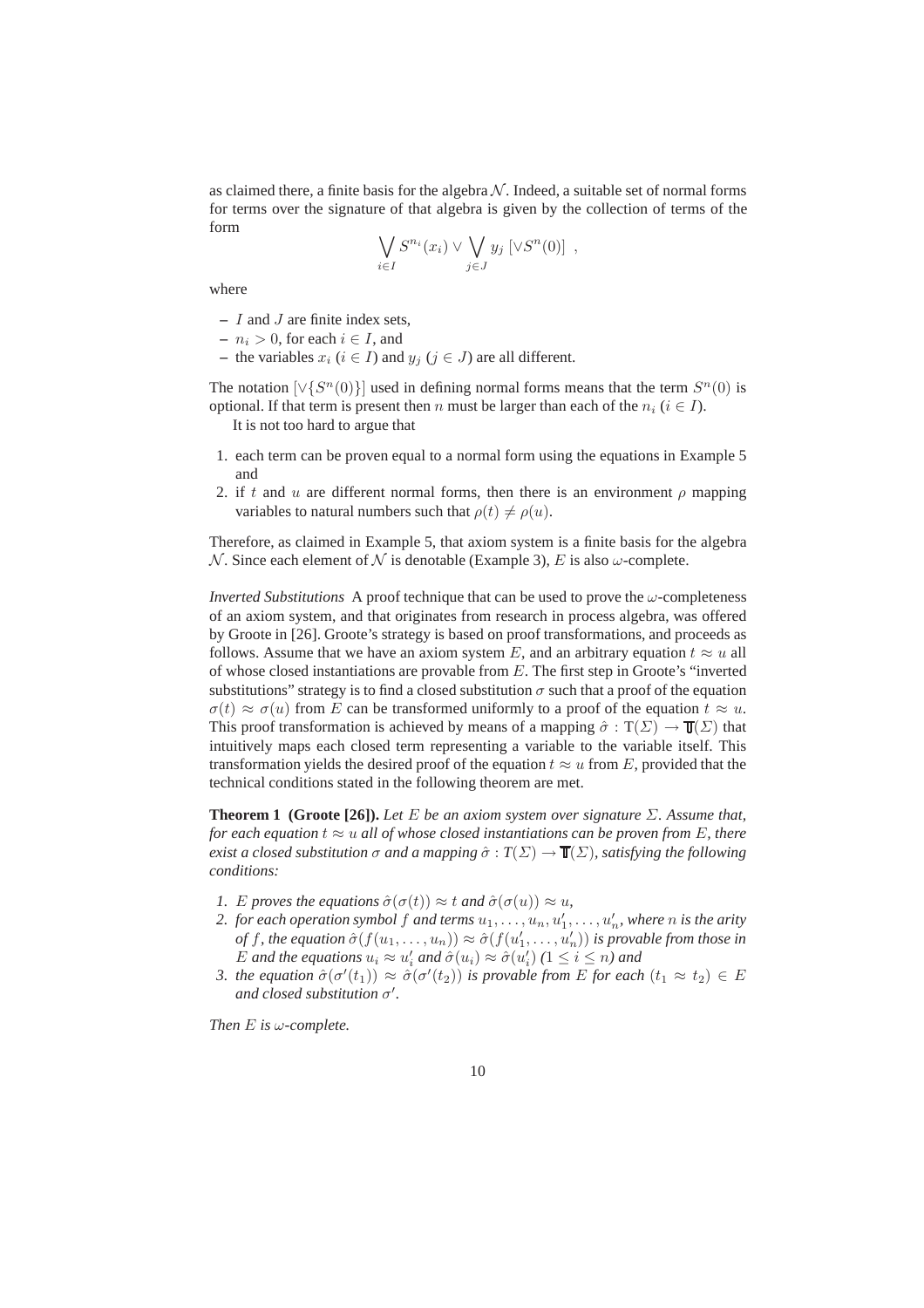The strategy for proving the  $\omega$ -completeness of axiom systems offered by the above result has been applied with success by Groote and other researchers in the field of process algebra, and, when applicable, often leads to simpler proofs than the standard one based on normal forms. As remarked by Groote in [26], the  $\omega$ -completeness of the finite basis for the algebra  $\mathcal N$  given in Example 5 cannot be shown using the technique in Theorem 1.

*Giving Semantics to All Terms* The algebras that are used in the field of process description languages to interpret terms over some signature  $\Sigma$  can all be characterized as the quotient algebra  $T(\Sigma)/\sim$  of closed terms over  $\Sigma$  modulo some notion of congruence ∼. The interpretation of a closed term in this algebra is its congruence class with respect to ∼, and two arbitrary terms are congruent if, and only if, so are all of their closed instantiations.

Another technique that has been developed in the field of process algebra to establish  $\omega$ -completeness results for axiom systems relies on the following steps:

- **Define the congruence relation** ∼ **over all terms in** (Σ) **directly.** The relation ∼ should, of course, be defined over  $\overline{J}(Z)$  in such a way that two terms are related by  $\sim$  if, and only if, so are all of their closed instantiations. This means, in particular, that an equation  $t \approx u$  is sound in the quotient algebra  $T(\Sigma)/\sim$  exactly when  $t \sim u$ holds.
- **Completeness over terms.** In this second step, one proves that the candidate axiom system E is a basis for the quotient algebra of terms  $\overline{\mathbb{T}}(\Sigma)$  modulo  $\sim$ , and hence for the quotient algebra of closed terms  $T(\Sigma)$  modulo  $\sim$ . Since each element of the algebra T( $\Sigma$ )/ $\sim$  is denotable, it follows that E is also  $\omega$ -complete.

To the best of our knowledge, this technique was first applied in [36] by Milner to show completeness of his inference system for bisimulation equivalence over the regular fragment of the Calculus of Communicating Systems (CCS) [37].

*Cover Equations* This technique from Fokkink and Nain [20] is tailored to BCCSP. The aim is to obtain an explicit description of the equational theory for a particular semantics. The central idea is that if an equation  $t \approx u$  is sound for BCCSP modulo some semantics in the linear time-branching time spectrum, then  $u+t \approx t$  and  $t+u \approx u$ are sound as well; and from the last two equations one can derive  $t \approx u$ . This implies that it is sufficient to only consider sound equations of the form  $at + u \approx u$  (where a denotes an action and t, u are BCCSP terms). These are called the *cover equations*.

When the cover equations have been classified, one can proceed in two ways. Either one can determine an infinite family of cover equations that obstructs a finite basis, or one can determine a finite basis among the cover equations.

### **2.3 Methods for Establishing Negative Results**

To prove that a set of equations cannot be derived from a given, possibly finite, subset of this set, we usually point out one specific equation in the superset, and prove that it is not derivable from the subset. To show that an equational theory—that is, the set of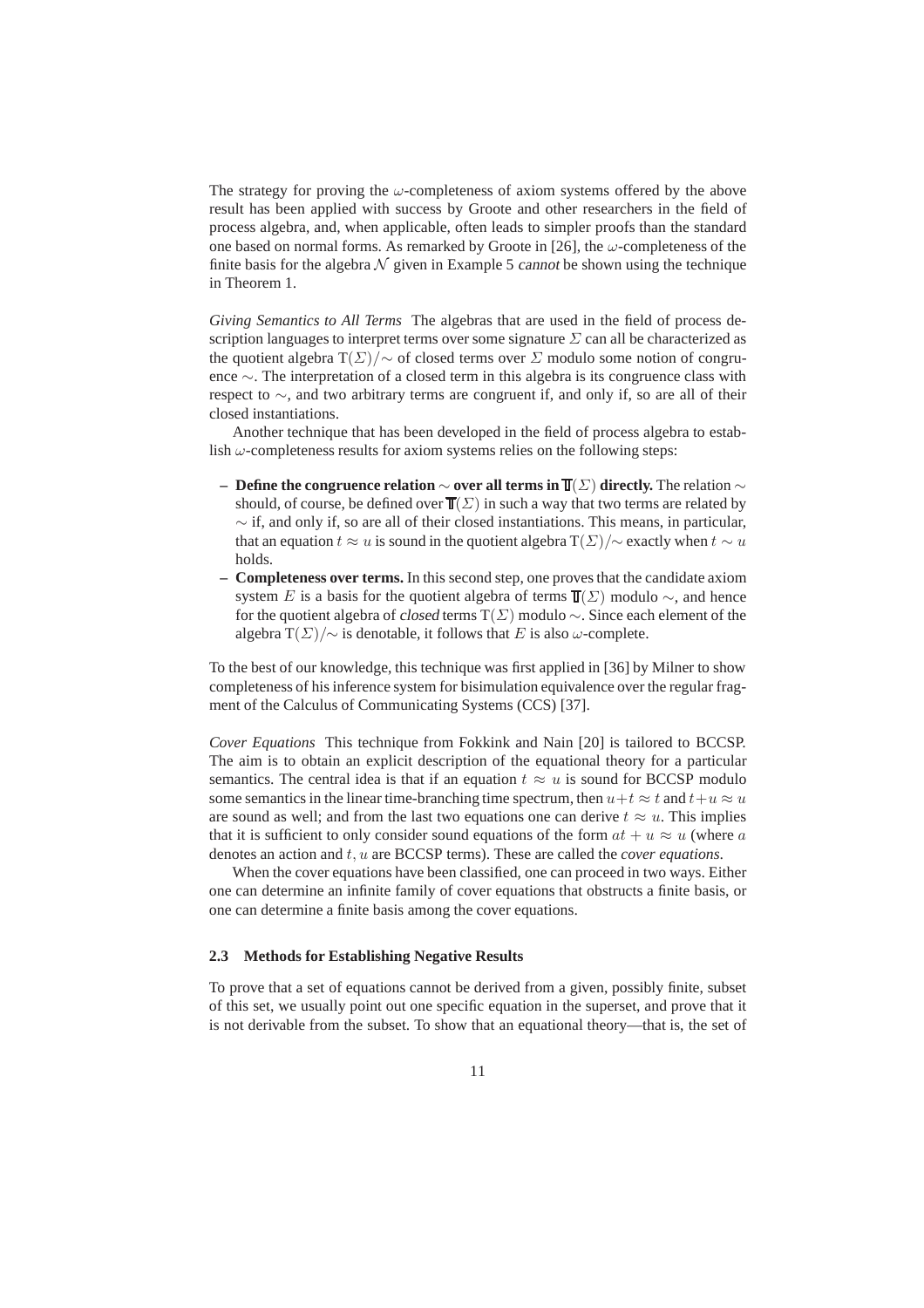equations that hold in a given algebra—is not finitely based, we extend this reasoning by proving that for each finite subset of the theory, there is an equation that cannot be derived from this finite set. Often we obtain this result by establishing a stronger result: we identify a particular countably infinite sequence of equations in the theory with some suitable properties, and show that no finite subset of the theory can prove all of the equations in that sequence.

The proof techniques used for this purpose can roughly be divided into two categories: the model-theoretic techniques and the proof-theoretic ones. In what follows we will try to describe the essence of these two main methodologies.

*Model-theoretic Techniques* If a set of equations E is sound in an algebra A, we say that  $A$  is a model for E. By Birkhoff's completeness theorem for equational logic [13], each equation that is derived from E holds in  $A$ , if A is a model for E. Thus, to prove that an equation  $t \approx u$  is not derivable from E it is sufficient to find an algebra that is a model for E but not of the equation  $t \approx u$ .

*Example 7.* In Example 5 we claimed that equation (2) is not derivable from the axioms in Example 4. As argued above, this can be proven by exhibiting a model of the axioms in Example 4 where  $\vee$  is not idempotent. A simple example of such a model consists of the collection of all finite strings over the symbol  $a$ , where  $0$  is interpreted as the empty string, the unary operation symbol  $S$  is interpreted as the identity function, and ∨ is used to stand for concatenation.

In light of the previous observations, to prove that an equational theory is not finitely based, one may therefore proceed as follows:

- isolate a countably infinite collection of equations  $e_n$  ( $n \geq 0$ ) in the equational theory,
- for each finite subset E of the equational theory, construct an algebra  $A_E$  that is a model of  $E$ , but in which some of the equations  $e_n$  fail.

Examples of the application of this strategy may be found in, e.g., [1, 2, 16, 22].

*Proof-theoretic Techniques* Recall that an equation  $t \approx u$  is derivable from a set of equations E if there is a sequence  $t_i \approx u_i$  ( $1 \leq i \leq n$ ) of equations such that

- $t_n = t$  and  $u_n = u$ , and
- **–** for each  $1 ≤ i ≤ n$ , the equation  $t_i ≈ u_i$  is obtained by applying one of the aforementioned inference rules using equations in  $E$  or some of the equations that precede it in the sequence as premises.

Proof-theoretic techniques aim at showing that  $t \approx u$  is not derivable from E, by establishing that no such proof sequence exists. This is often done by finding a property of equations that

- **–** holds true for each instantiation of the axioms in E,
- **–** is preserved by the rules of equational logic—that is, if all of the equations that are premises of the rule have the property, then so does the conclusion of the rule—, and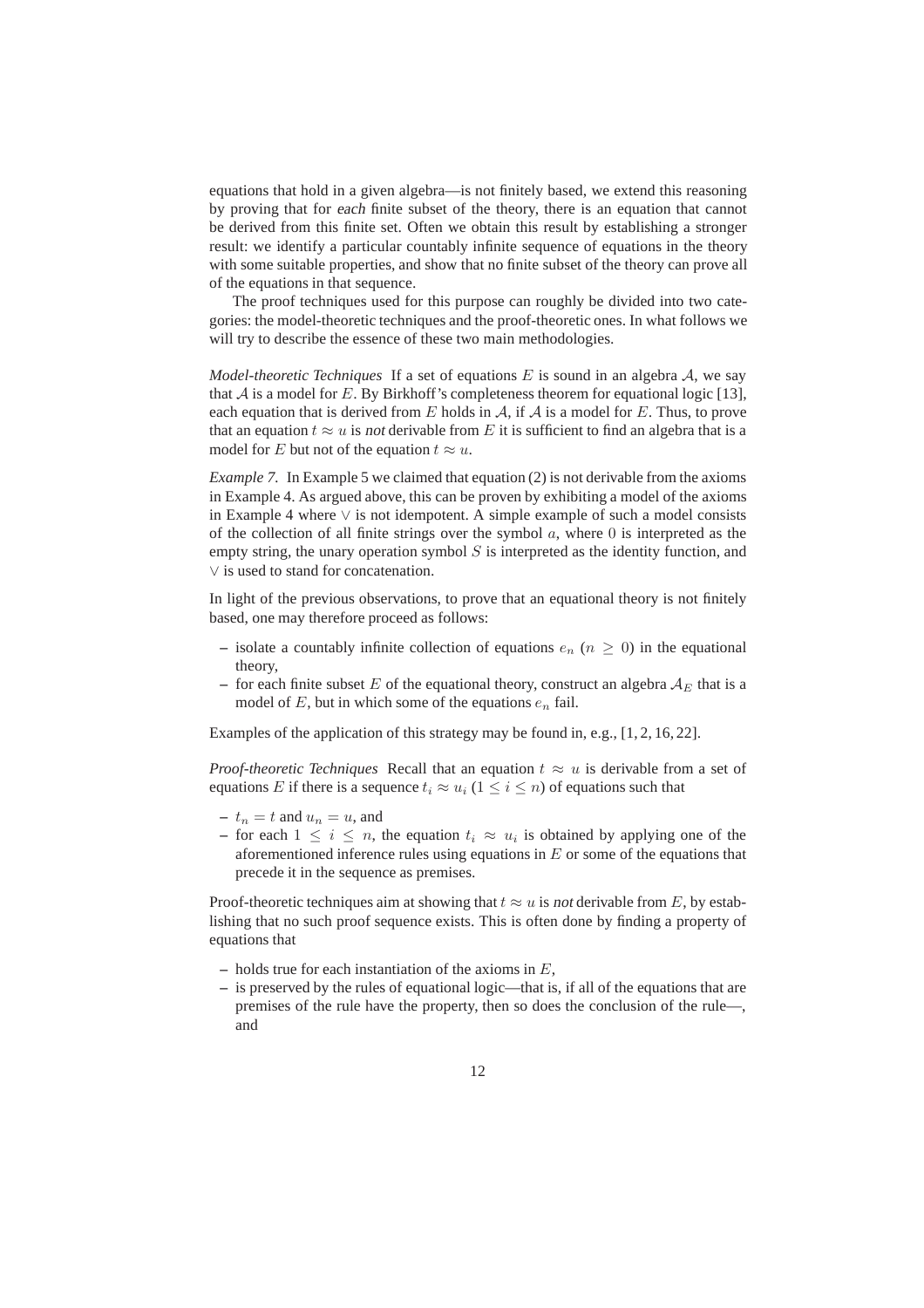– fails for the equation  $t \approx u$ .

This contradicts the existence of a proof for the equation  $t \approx u$  from E, showing that  $t \approx u$  is not derivable from that axiom system.

*Example 8.* The aforementioned proof-theoretic strategy can be used to give an alternative proof that the idempotence of ∨ is not derivable from the axioms in Example 4. To this end, observe that the left- and right-hand sides of each axiom in Example 4 contain the same number of occurrences of each variable. It is not hard to see that this property is preserved under equational derivations. On the other hand, the term  $x \vee x$ contains two occurrences of the variable x, whereas the term x has only one. It follows that equation (2) is not derivable from the axioms in Example 4.

The proof-theoretic strategy we have just described can be applied to show that an equational theory is not finitely based as follows:

- isolate a countably infinite collection of equations  $e_n$  ( $n > 0$ ) in the equational theory,
- **–** for each finite subset E of the equational theory, show that there is a property of equations that is satisfied by all of the equations that can be derived from  $E$ , but that is not afforded by some of the equations  $e_n$ .

Proof-theoretic techniques have found wide application in establishing that algebras of processes do not afford a finite basis. In particular, all of the known proofs of the negative results we survey in Sections 4 and 5 are based on applications of the aforementioned proof-theoretic strategy.

*Remark 2.* An observation that can sometimes be used to show that an equational theory does not afford a finite equational axiomatization relies on the compactness theorem (see, e.g., [15]). Assume that we have an infinite axiomatization  $E$  for an equational theory  $T$ . If  $T$  had a finite axiomatization, then, by the compactness theorem, some finite subset of E would be a complete axiomatization for the theory T. Namely, since E is complete, each axiom in the finite axiomatization for  $T$  could be derived from  $E$ , and each of these derivations uses only finitely many axioms in  $E$ . To prove that  $T$  does not have a finite axiomatization, it therefore suffices to show that, for each finite subset  $E'$ of  $E$ , there is an equation in  $E$  that is not provable from  $E'$ . This can be achieved using either of the two general proof strategies described above. Applications of this proof methodology may be found in, e.g., [16, 17].

### **3 On Finite Bases for BCCSP**

### **3.1 The Linear Time-Branching Time Spectrum**

Van Glabbeek presented in [23, 24] the linear time-branching time spectrum of behavioural equivalences for finitely branching, concrete processes. In this section, for the sake of completeness, we define the semantics in this spectrum.

A labelled transition system contains a set of states, with typical element s, and a set of transitions  $s \stackrel{a}{\rightarrow} s'$ , where a ranges over some set of labels. The set  $\mathcal{I}(s)$  consists of those labels a for which there exists a transition  $s \stackrel{a}{\rightarrow} s'$ .

First we define four semantics based on simulation.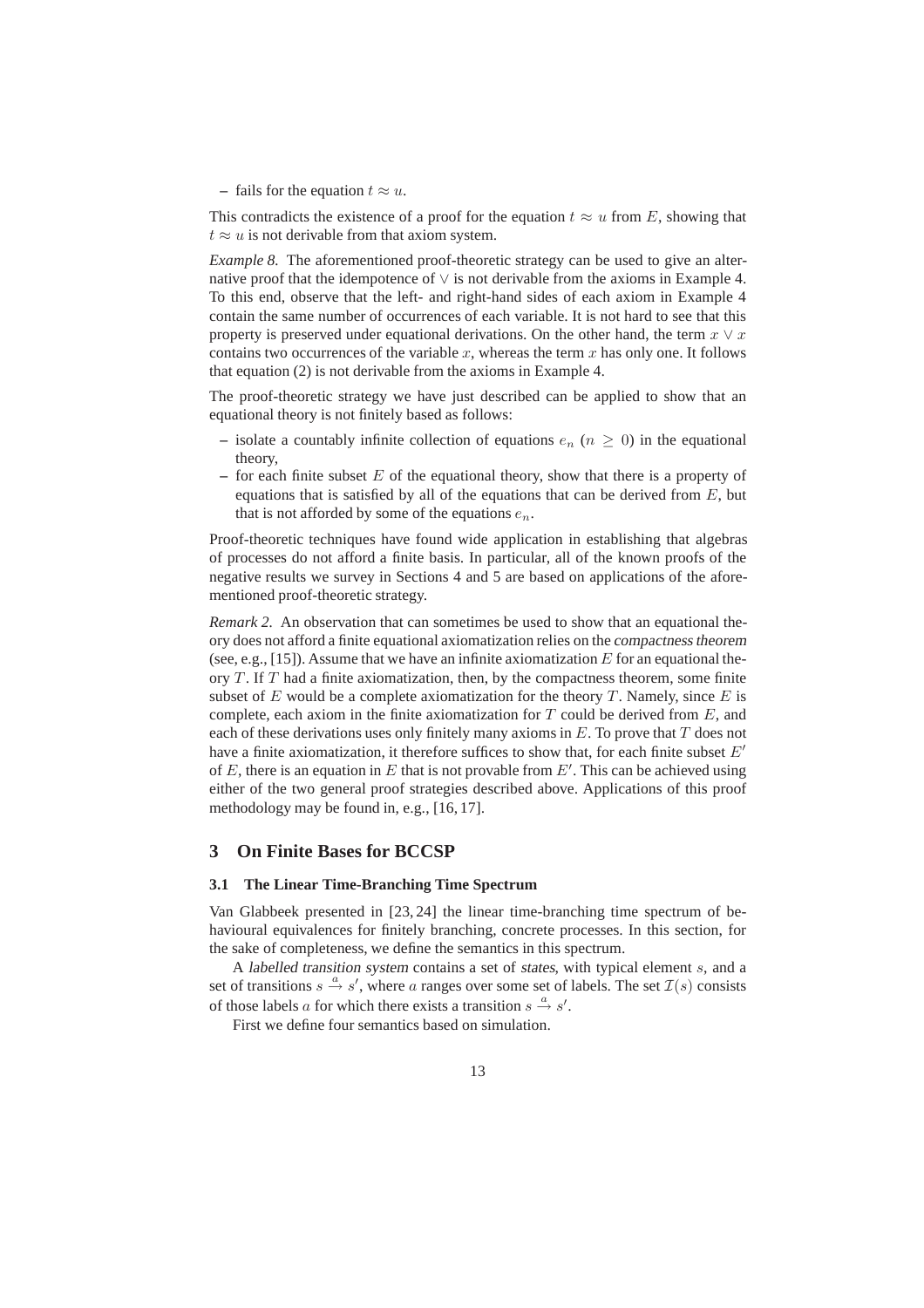**Definition 4 (Simulations).** *Assume a labelled transition system.*

- $-$  *A binary relation*  $R$  *on states is a simulation if*  $s_0$   $R$   $s_1$  *and*  $s_0 \xrightarrow{a} s'_0$  *imply*  $s_1 \xrightarrow{a} s'_1$ with  $s'_0 \mathcal{R} s'_1$ .
- **−** *A simulation*  $\mathcal R$  *is a ready simulation if*  $s_0 \mathcal R$   $s_1$  *and*  $a \notin \mathcal I(s_0)$  *imply*  $a \notin \mathcal I(s_1)$ *.*
- **–** *A simulation* R *is a* 2-nested simulation *if* R−<sup>1</sup> *is included in a simulation.*
- **–** *A* bisimulation *is a symmetric simulation.*

Next we define six semantics based on decorated versions of execution traces.

**Definition 5 (Decorated Traces).** *Assume a labelled transition system.*

- *– A sequence*  $a_1 \cdots a_n$ , with  $n \geq 0$ , is a trace of a state  $s_0$  if there is a sequence of *transitions*  $s_0 \stackrel{a_1}{\rightarrow} s_1 \stackrel{a_2}{\rightarrow} \cdots s_{n-1} \stackrel{a_n}{\rightarrow} s_n$ . It is a completed trace of  $s_0$  *if moreover*  $\mathcal{I}(s_n) = \emptyset$ .
- $-$  *A pair*  $(a_1 \cdots a_n, X)$ *, with*  $n \geq 0$  *and*  $X \subseteq A$ *, is a ready pair of a state*  $s_0$  *if there is a sequence of transitions*  $s_0 \stackrel{a_1}{\rightarrow} s_1 \stackrel{a_2}{\rightarrow} \cdots s_{n-1} \stackrel{a_n}{\rightarrow} s_n$  with  $\mathcal{I}(s_n) = X$ . It is a failure pair of  $s_0$  if  $\mathcal{I}(s_n) \cap X = \emptyset$ .
- $-$  *A sequence*  $X_0a_1X_1 \ldots a_nX_n$ , with  $n ≥ 0$  and  $X_i ⊆ A$ , is a ready trace of a state  $s_0$  *if there is a sequence of transitions*  $s_0 \stackrel{a_1}{\rightarrow} s_1 \stackrel{a_2}{\rightarrow} \cdots s_{n-1} \stackrel{a_n}{\rightarrow} s_n$  *with*  $\mathcal{I}(s_i) = X_i$ *for*  $i = 0, \ldots, n$ *. It is a failure trace of*  $s_0$  *if*  $\mathcal{I}(s_i) \cap X_i = \emptyset$  *for*  $i = 0, \ldots, n$ *.*

Finally, we define two semantics based on possible futures and on possible worlds.

**Definition 6 (Possible Futures/Worlds).** *Assume a labelled transition system.*

- $-$  *A pair* ( $a_1 \cdots a_n$ , *X*)*, with*  $n ≥ 0$  *and*  $X ⊆ A^*$ *, is a possible future of a state*  $s_0$  *if there is a sequence of transitions*  $s_0 \stackrel{a_1}{\rightarrow} s_1 \stackrel{a_2}{\rightarrow} \cdots s_{n-1} \stackrel{a_n}{\rightarrow} s_n$  *where* X *is the set of traces of*  $s_n$ *.*
- $-$  *A state s is deterministic if for each*  $a \in \mathcal{I}(s)$  *there is exactly one state* s' *such that*  $s \stackrel{a}{\rightarrow} s'$ , and moreover s' is deterministic.

*A state* s *is a possible world of a state*  $s_0$  *if* s *is deterministic and* s  $\mathcal{R}$   $s_0$  *for some ready simulation* R*.*

Two states s and s' are simulation / ready simulation / 2-nested simulation equivalent if there exist simulations / ready simulations / 2-nested simulations  $\mathcal{R}_1$  and  $\mathcal{R}_2$  with  $s \mathcal{R}_1 s'$  and  $s' \mathcal{R}_2 s$ . They are bisimilar if there is a bisimulation that relates them. They are possible futures / possible worlds / ready trace / failure trace / ready / failure / completed trace / trace equivalent if they have the same possible futures / possible worlds / ready traces / failure traces / ready pairs / failure pairs / completed traces / traces.

The linear time-branching time spectrum is depicted in Figure 1, where a directed edge from one semantics to another means that the source of the edge is included in the target.

### **3.2 BCCSP**

BCCSP is a basic process algebra for expressing finite process behaviour. Its signature consists of the constant  $\bf{0}$ , the binary operator  $-+$  called alternative composition, and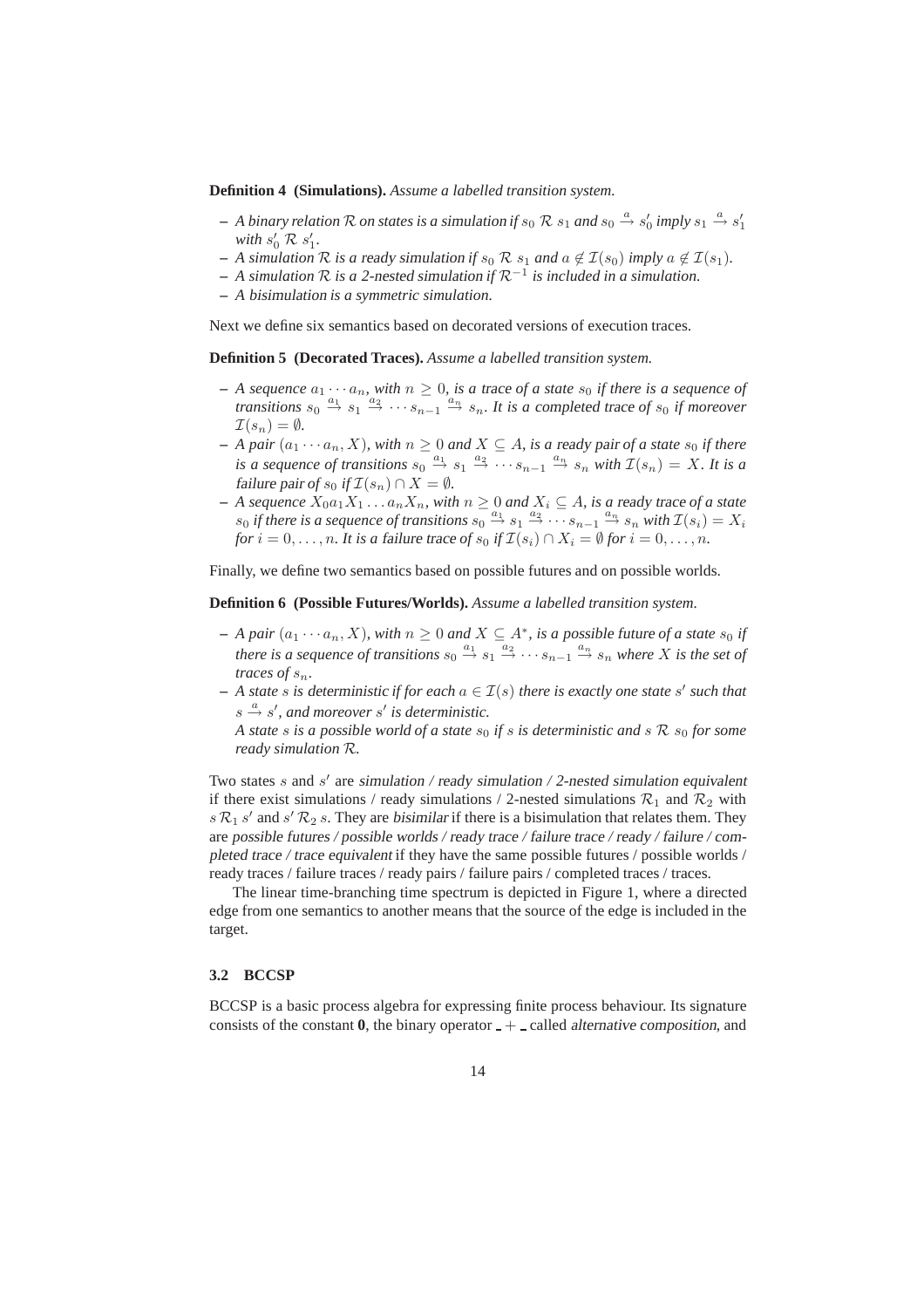

**Fig. 1.** The Linear Time-Branching Time Spectrum

unary prefix operators  $a_$ , where  $a$  ranges over a nonempty set  $A$  of actions, called the *alphabet* (with typical elements  $a, b, c, d$ ). Intuitively, closed BCCSP terms represent finite process behaviour, where  $\bf{0}$  does not exhibit any behaviour,  $p + q$  is the nondeterministic choice between the behaviours of  $p$  and  $q$ , and  $ap$  executes action  $a$  to transform into  $p$ . This intuition is captured by the transition rules below, in which  $a$  ranges over A. They give rise to A-labelled transitions between BCCSP terms.

$$
\frac{x}{ax \xrightarrow{a} x} \qquad \frac{x \xrightarrow{a} x'}{x + y \xrightarrow{a} x'} \qquad \frac{y \xrightarrow{a} y'}{x + y \xrightarrow{a} y'}
$$

We use summation  $\sum_{i=1}^{n} t_i$ , with  $n \ge 0$ , to denote  $t_1 + \cdots + t_n$ , where the empty sum denotes **0**.

The semantics in the linear time-branching time spectrum all constitute a congruence for BCCSP, meaning that  $p_1 \sim q_1$  and  $p_2 \sim q_2$  imply  $ap_1 \sim aq_1$  for  $a \in A$  and  $p_1 + p_2 \sim q_1 + q_2$ , where  $\sim$  ranges over the semantics in the spectrum.

### **3.3 Positive and Negative Results for BCCSP**

In this section we will survey positive and negative results, and open questions, on the existence of a finite basis for the equational theories of BCCSP modulo the equivalences in the spectrum above. The axiomatizations that we will present for the different semantics in the spectrum were mostly taken from [24].

In case of an infinite alphabet, occurrences of action names in axioms are interpreted as variables (or action schemes).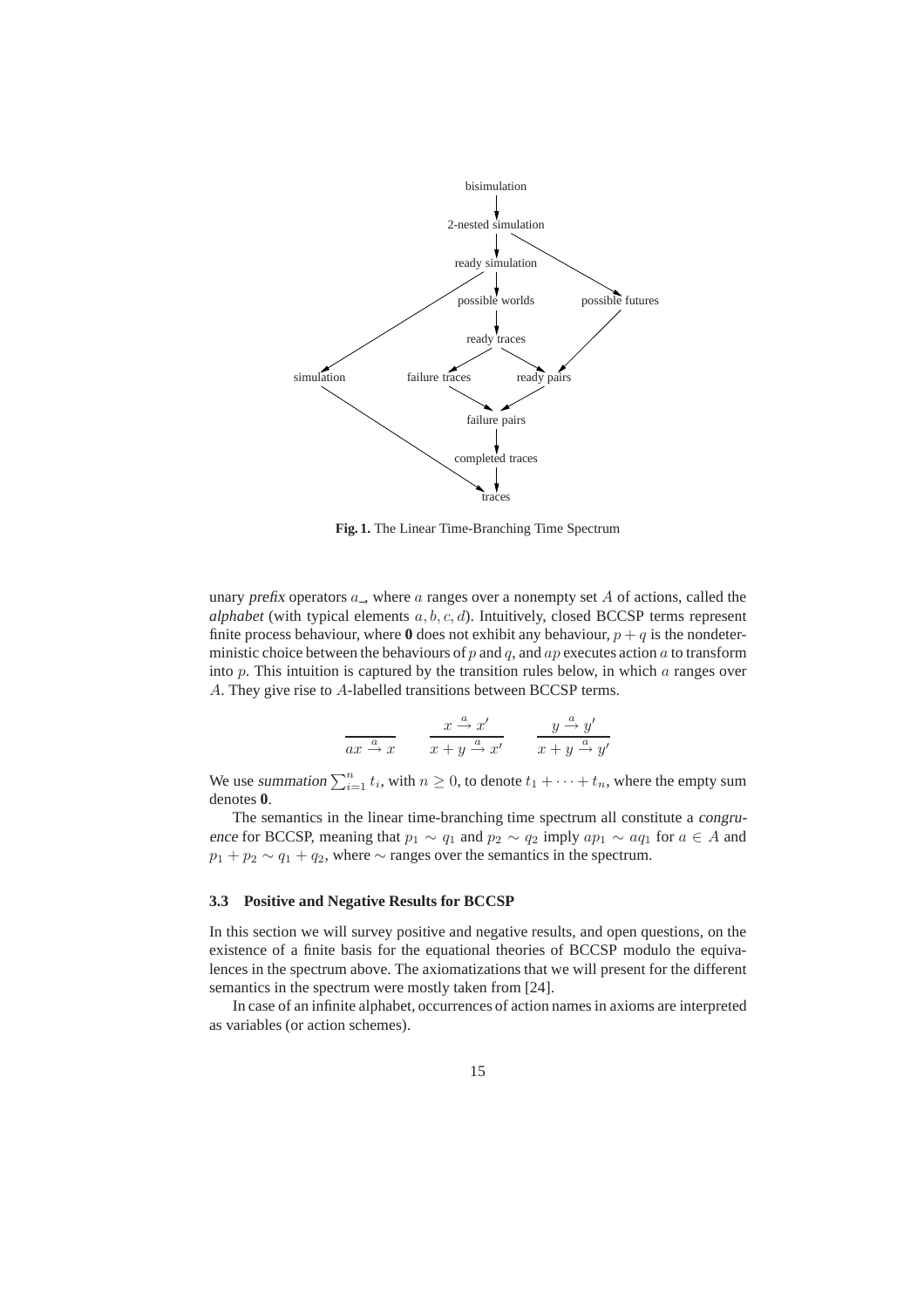*Bisimulation* The core axioms in Table 1 are sound and ground complete for BCCSP modulo bisimulation. Moller [38] proved using normal forms that this axiomatization is  $\omega$ -complete; Groote provided an alternative proof of this result in [26] using inverted substitutions.

> A1  $x + y \implies y + x$ A2  $(x+y)+z \approx x+(y+z)$ <br>A3  $x+x \approx x$ A3  $x + x$   $\approx x$ <br>A6  $x + 0$   $\approx x$ A6  $x + 0$

**Table 1.** The axioms for bisimulation.

*2-Nested Simulation and Possible Futures* Aceto, Fokkink, van Glabbeek and Ingolfsdottir [4] proved that BCCSP modulo any semantics no coarser than possible futures and no finer than 2-nested simulation does not possess a finite sound and ground complete axiomatization. The infinite family of equations that they used to prove this negative result is defined as follows. Let  $E$  be any finite axiomatization for BCCSP that is sound modulo possible futures. Let the *depth* of a BCCSP term  $t$  be the largest number of transitions in sequence that  $t$  can exhibit. Pick an  $m$  such that

$$
m > \max\{depth(t), depth(u) \mid (t \approx u) \in E\} .
$$

For  $n \geq 0$ , let  $p_n$  and  $q_n$  be defined inductively as follows, for some  $a \in A$ :

$$
p_0 = a^{2m-1} \mathbf{0} \qquad q_0 = a^{m-1} \mathbf{0}
$$
  

$$
p_{n+1} = ap_n + aq_n \qquad q_{n+1} = ap_n
$$

The equations  $p_n \approx q_n$  for  $n \geq 2$  are sound modulo 2-nested simulation. However, they cannot be derived from E.

*Ready Simulation* Van Glabbeek presented a conditional axiom for ready simulation equivalence:  $\mathcal{I}(x) = \mathcal{I}(y) \Rightarrow a(x + y) \approx a(x + y) + ay$ . Blom, Fokkink and Nain [14] showed that a sound and ground complete equational axiomatization for BCCSP modulo ready simulation exists. It is obtained by extending the four core axioms with

$$
a(bx + by + z) \approx a(bx + by + z) + a(bx + z)
$$

where  $a, b$  range over A. When A is infinite, Groote's technique of inverted substitutions can be applied to show that this axiomatization is  $\omega$ -complete. When A is finite, it remains an open question whether BCCSP modulo ready simulation is finitely based.

*Simulation* A sound and ground complete axiomatization for BCCSP modulo simulation is obtained by extending the four core axioms with

$$
a(x+y) \approx a(x+y) + ay
$$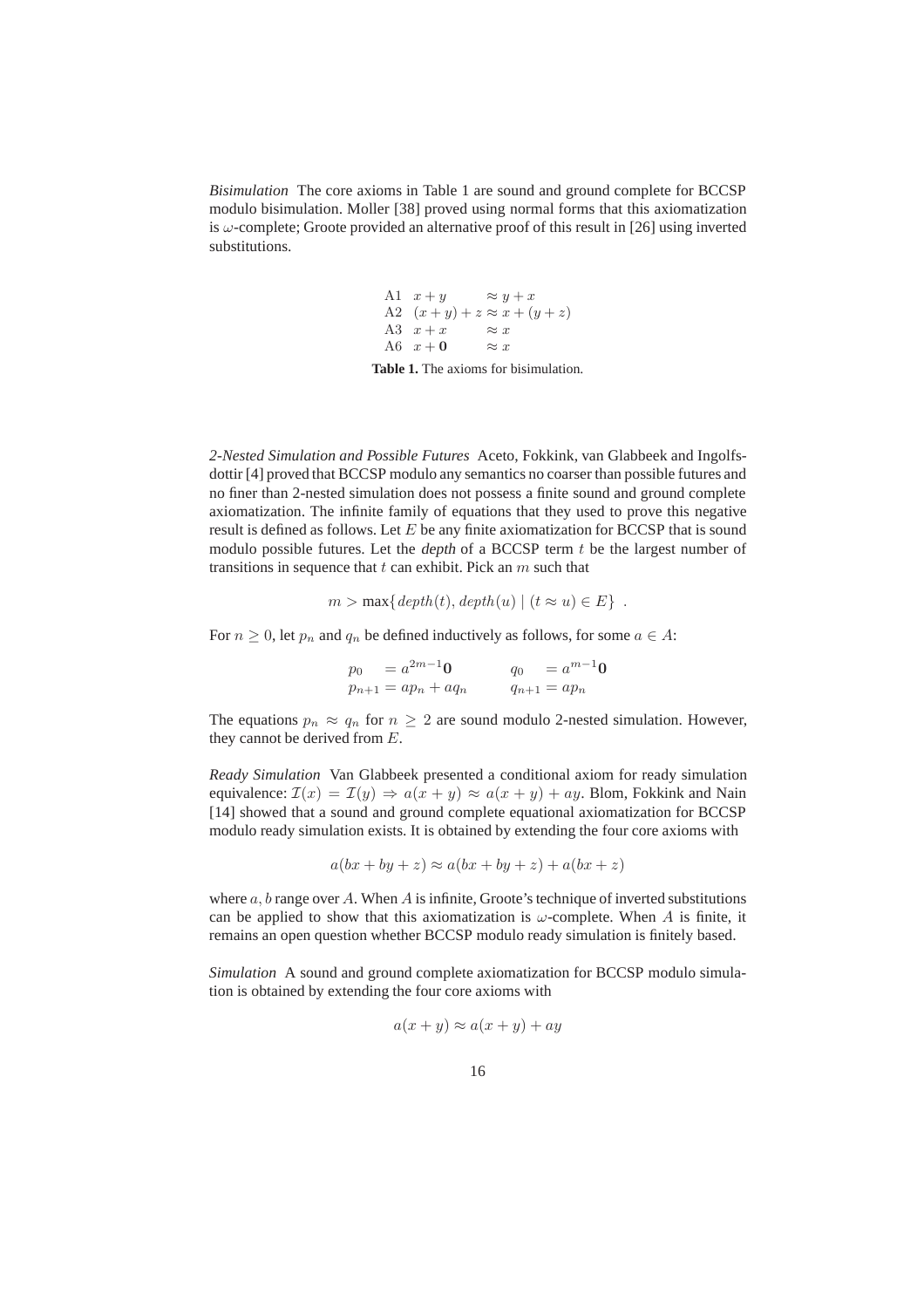When  $\vec{A}$  is infinite, Groote's technique of inverted substitutions can be applied to show that this axiomatization is  $\omega$ -complete. When  $1 < |A| < \infty$ , it remains an open question whether BCCSP modulo simulation is finitely based. When  $|A| = 1$ , simulation equivalence coincides with trace equivalence, and we will see that in this case a finite basis does exist.

*Possible Worlds* A sound and ground complete axiomatization for BCCSP modulo possible worlds is obtained by extending the four core axioms with

$$
a(bx + by + z) \approx a(bx + z) + a(by + z)
$$

When  $A$  is infinite, Groote's technique of inverted substitutions can be applied to show that this axiomatization is  $\omega$ -complete. Fokkink and Nain [20] showed that when  $1 <$  $|A| < \infty$ , BCCSP modulo any semantics no coarser than ready equivalence and no finer than possible world equivalence does not possess a finite basis. (Note that ready traces are within this semantic range.) Their proof of this negative result, which uses cover equations and applies the compactness theorem to the equational theory for terms of depth 1, is based on the following infinite family of equations:

$$
a\left(\sum_{i=1}^{|A|-1} x_i\right) + \sum_{j=1}^{|A|-1} a\left(\sum_{i=1}^{j-1} x_i + \sum_{i=j+1}^n x_i\right) + \sum_{j=|A|}^n a\left(\sum_{i=1}^{|A|-1} x_i + x_j + y_j\right) \approx
$$
  

$$
a\left(\sum_{i=1}^{|A|-1} x_i\right) + \sum_{j=1}^{|A|-1} a\left(\sum_{i=1}^{j-1} x_i + \sum_{i=j+1}^n x_i\right) + \sum_{j=|A|}^n a\left(\sum_{i=1}^{|A|-1} x_i + x_j + y_j\right) + a\left(\sum_{i=1}^n x_i\right)
$$

These equations are sound modulo possible worlds for  $n \geq |A|$ . However, any finite axiomatization that is sound for BCCSP modulo ready pairs cannot derive them all. When  $|A| = 1$ , possible world equivalence coincides with completed trace equivalence, and we will see that in this case a finite basis does exist.

*Ready Traces* Van Glabbeek presented a conditional axiom for ready trace equivalence:  $\mathcal{I}(x) = \mathcal{I}(y) \Rightarrow ax + ay \approx a(x + y)$ . Blom, Fokkink and Nain [14] showed that when A is finite, a sound and ground complete equational axiomatization for BCCSP modulo ready traces exists. It is obtained by extending the four core axioms with

$$
a\left(\sum_{i=1}^{|A|} (b_i x_i + b_i y_i) + z\right) \approx a\left(\sum_{i=1}^{|A|} b_i x_i + z\right) + a\left(\sum_{i=1}^{|A|} b_i y_i + z\right)
$$

When A is infinite, they showed using the compactness theorem that a finite sound and ground complete axiomatization does not exist. Their proof is based on the following equations, for  $n > 0$ :

$$
a(\sum_{i=1}^{n} (b_i c0 + b_i d0)) \approx a(\sum_{i=1}^{n} b_i c0) + a(\sum_{i=1}^{n} b_i d0)
$$

When  $1 < |A| < \infty$ , the aforementioned negative result from [20] (see the paragraph on possible worlds) implies that BCCSP modulo ready traces does not possess a finite basis. When  $|A| = 1$ , ready trace equivalence coincides with completed trace equivalence, and we will see that in this case a finite  $\omega$ -complete axiomatization does exist.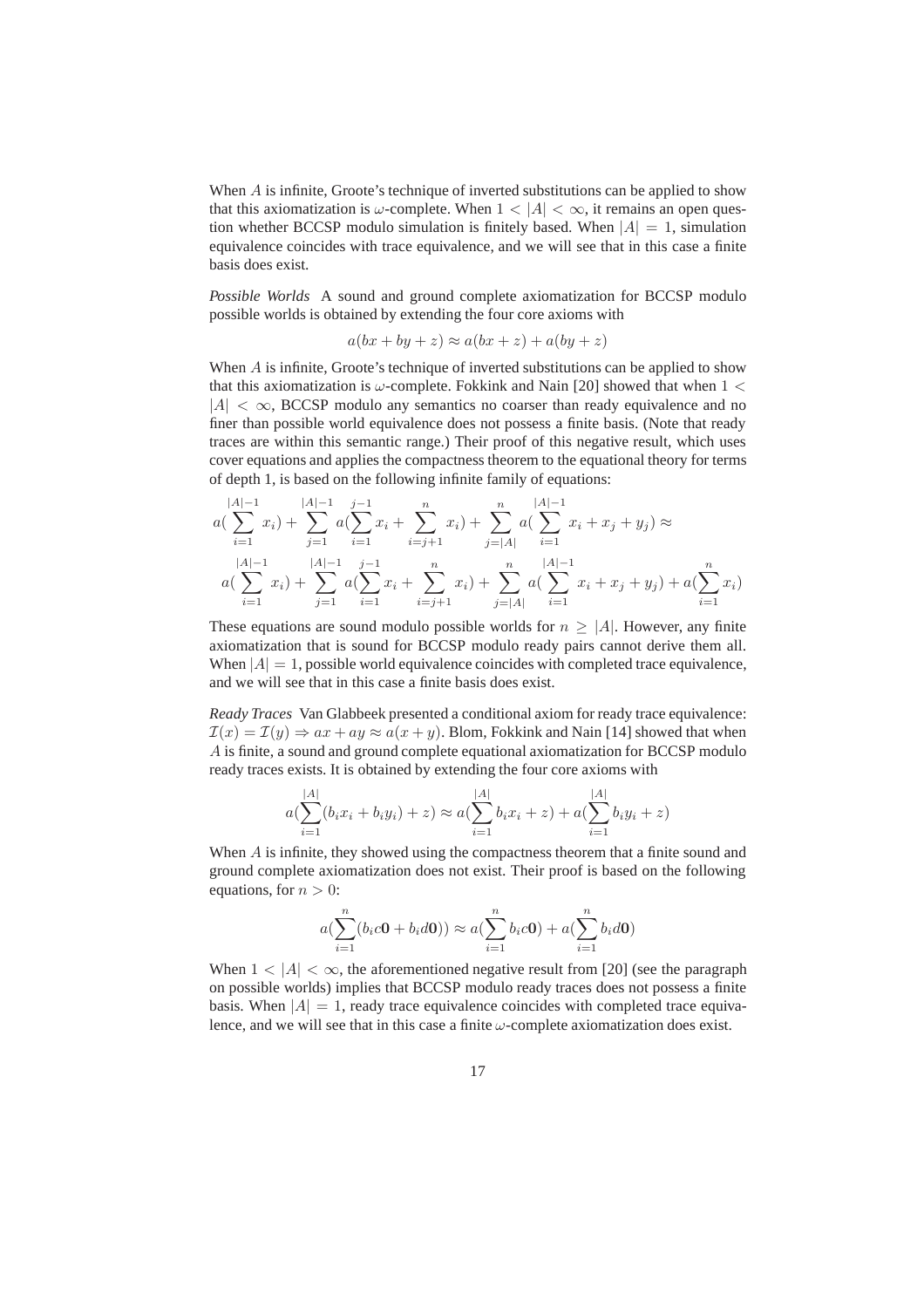*Failure Traces* Van Glabbeek presented a conditional axiom for failure traces (the same one as for ready traces). Blom, Fokkink and Nain [14] showed using normal forms that a sound and ground complete equational axiomatization for BCCSP modulo failure traces exists. It is obtained by extending the four core axioms with

$$
a(bx + by + z) \approx a(bx + by + z) + a(by + z)
$$
  

$$
ax + ay \approx ax + ay + a(x + y)
$$

When  $A$  is infinite, Groote's technique of inverted substitutions can be applied to show that this axiomatization is  $\omega$ -complete. When  $1 < |A| < \infty$ , it remains an open question whether BCCSP modulo failure traces is finitely based. When  $|A| = 1$ , failure trace equivalence coincides with completed trace equivalence, and we will see that in this case a finite basis does exist.

*Ready Pairs* A sound and ground complete axiomatization for BCCSP modulo ready pairs is obtained by extending the four core axioms with

$$
a(bx + by + z) \approx a(bx + by + z) + a(by + z)
$$

When  $\vec{A}$  is infinite, Groote's technique of inverted substitutions can be applied to show that this axiomatization is  $\omega$ -complete. When  $1 < |A| < \infty$ , the aforementioned negative result from [20] (see the paragraph on possible worlds) implies that BCCSP modulo ready pairs does not possess a finite basis. When  $|A| = 1$ , ready equivalence coincides with completed trace equivalence, and we will see that in this case a finite basis does exist.

*Failure Pairs* A sound and ground complete axiomatization for BCCSP modulo failure pairs is obtained by extending the four core axioms with

$$
a(bx + by + z) \approx a(bx + by + z) + a(bx + z)
$$
  
ax + a(y + z) \approx ax + a(y + z) + a(x + y)

Fokkink and Nain [21] proved using cover equations that when  $A$  is infinite, this axiomatization is  $\omega$ -complete. They also proved that when A is finite, one extra axiom is needed to obtain an  $\omega$ -complete axiomatization:

$$
a\left(\sum_{i=1}^{|A|} b_i x_i + y + z\right) \approx a\left(\sum_{i=1}^{|A|} b_i x_i + y + z\right) + a\left(\sum_{i=1}^{|A|} b_i x_i + y\right)
$$

*Completed Traces* A sound and ground complete axiomatization for BCCSP modulo completed traces is obtained by extending the four core axioms with

$$
a(bw + y) + a(cx + z) \approx a(bw + cx + y + z)
$$

Groote [26] proved using normal forms that in order to obtain an  $\omega$ -complete axiomatization, one extra axiom is needed:

$$
ax + a(y + z) \approx ax + a(y + z) + a(x + y)
$$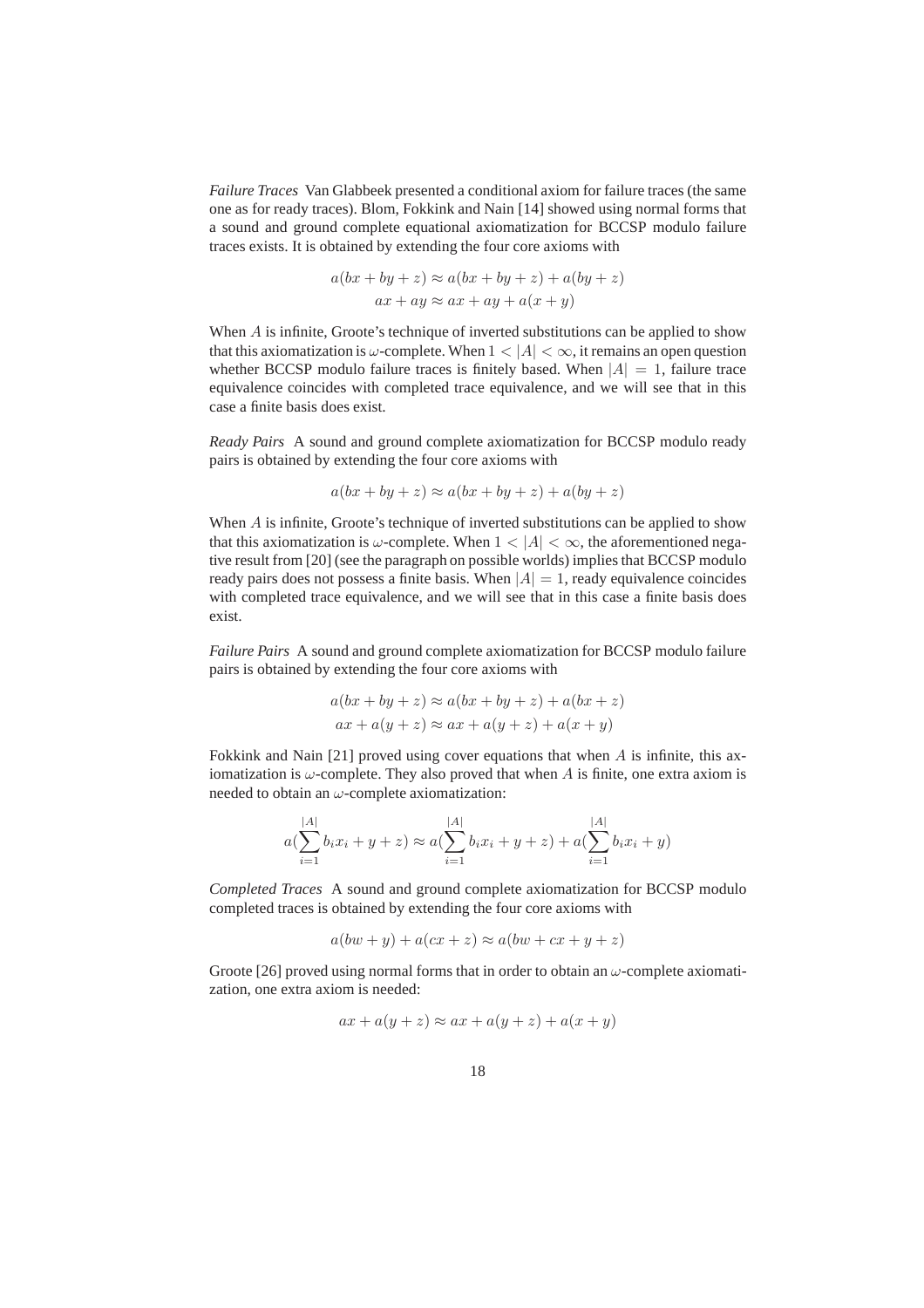*Traces* A sound and ground complete axiomatization for BCCSP modulo traces is obtained by extending the four core axioms with

$$
ax + ay \approx a(x + y)
$$

Groote [26] proved using normal forms that this axiomatization is  $\omega$ -complete when  $|A| > 1$ . When  $|A| = 1$ , it is not hard to see that one extra axiom,  $ax + x \approx ax$ , suffices to make the axiomatization  $\omega$ -complete. Indeed, in that case, the algebra of closed BCCSP terms modulo trace equivalence is isomorphic to the algebra  $N$  in Example 3. (To the best of our knowledge this is the first time this last observation appears in print.)

### **3.4 Overview**

Concluding, BCCSP has a finite sound and ground complete axiomatization for most of the semantics in the linear time-branching time spectrum. Only for 2-nested simulation and possible futures, and for ready traces in case of an infinite alphabet, such an axiomatization does not exist.

Regarding  $\omega$ -completeness, matters are more mixed, especially when  $1 < |A| <$ ∞. The table below presents an overview, where **+** means that there a finite basis, **–** means that there is no finite basis, and **?** means that it is unknown whether a finite basis exists. We distinguish between an infinite alphabet, a finite alphabet with more than one element, and a singleton alphabet.

|                        |                           | $<\infty$<br>А            |          |
|------------------------|---------------------------|---------------------------|----------|
| bisim                  |                           |                           |          |
| $2$ -nes sim           |                           |                           |          |
|                        |                           |                           |          |
| poss futu<br>ready sim | $\boldsymbol{\mathsf{?}}$ | $\boldsymbol{\mathsf{?}}$ |          |
| sim                    |                           |                           | $\,+\,$  |
| poss worl<br>ready tr  |                           |                           | $\,{}^+$ |
|                        |                           |                           |          |
| failure tr             |                           |                           | $^+$     |
| ready                  |                           |                           | $^+$     |
| failure                |                           |                           | $^{+}$   |
| compl tr               |                           |                           |          |
| traces                 |                           |                           |          |

### **4 Parallelism**

In this section we discuss extensions of BCCSP with a binary operation  $\parallel$  for parallel composition. We only consider bisimulation semantics. The intuition is that  $p \parallel q$  does a move from either component, or establishes some kind of synchronization between its components. The synchronization mechanism differs from one process description language to another. For the sake of generality, we make use of the mechanism incorporated in ACP, and show how it can be instantiated, e.g., to the synchronization mechanism of CCS.

ACP's synchronization mechanism presupposes a communication function  $\gamma$ , i.e., a partial function

$$
\gamma: A \times A \rightharpoonup A
$$

such that for all  $a, b, c \in A$ :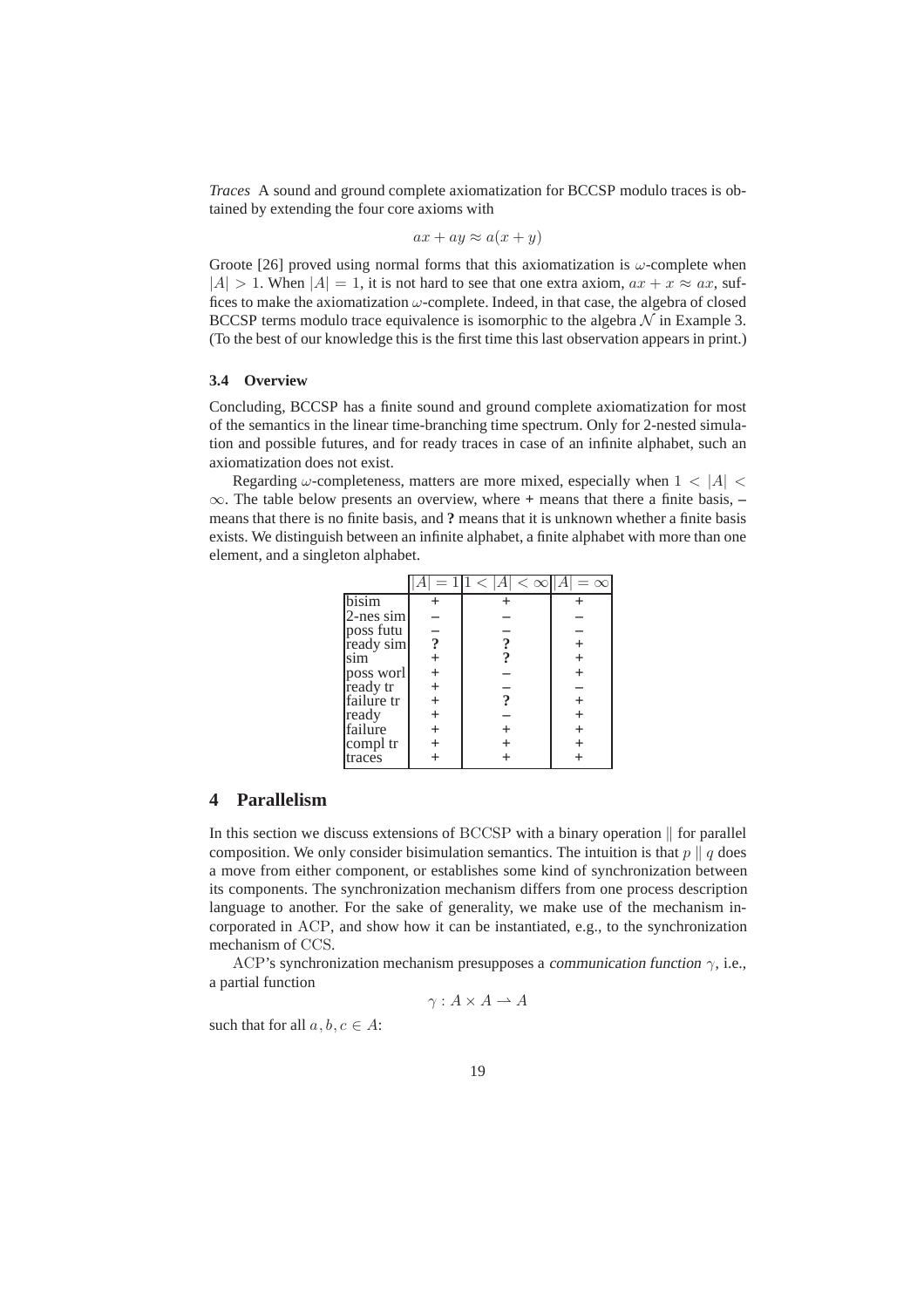- (i) if  $\gamma(a, b)$  is defined, then so is  $\gamma(b, a)$  and moreover  $\gamma(a, b) = \gamma(b, a)$ ; and
- (ii)  $\gamma(a, \gamma(b, c))$  is defined iff  $\gamma(\gamma(a, b), c)$  is defined, and if both are defined, then  $\gamma(a, \gamma(b, c)) = \gamma(\gamma(a, b), c).$

The operational semantics of  $\parallel$  is then given by the following transition rules:

$$
\frac{x \stackrel{a}{\rightarrow} x'}{x \parallel y \stackrel{a}{\rightarrow} x' \parallel y}
$$
\n
$$
\frac{y \stackrel{a}{\rightarrow} y'}{x \parallel y \stackrel{a}{\rightarrow} x \parallel y'}
$$
\n
$$
\frac{x \stackrel{a}{\rightarrow} x', y \stackrel{b}{\rightarrow} y', \gamma(a, b) = c}{x \parallel y \stackrel{c}{\rightarrow} x' \parallel y'}
$$

By additional assumptions on  $\gamma$  we can obtain the different versions of parallel composition that are encountered in the literature; we give three examples:

- 1. The assumption  $\gamma = \emptyset$  expresses that there is no communication at all, i.e., the operation  $\parallel$  models pure interleaving.
- 2. The assumption that  $\gamma(a, \gamma(b, c))$  is always undefined expresses that there is only handshaking communication.
- 3. We get the operation for parallel composition of CCS by assuming that
	- (a) A contains a special action  $\tau$ ;
	- (b) there is a bijection  $\overline{\cdot}$  on  $A-\{\tau\}$  such that  $\overline{\overline{a}}=a$  and  $\overline{a}\neq a$  for all  $a\in A-\{\tau\}$ ; (c)  $\gamma(a,\bar{a}) = \gamma(\bar{a},a) = \tau$  for all  $a \in A - {\tau}$ , and  $\gamma$  is undefined otherwise.

Let  $BCCSP_{\parallel}$  be the extension of BCCSP with  $\parallel$ . A ground complete axiomatization for  $BCCSP_{\parallel}$  modulo bisimulation equivalence is obtained by adding to the axioms A1–3,6 in Table 1 the equations generated by the so-called Expansion Law: for all  $t = \sum_{i \in I} a_i x_i$  and  $u = \sum_{j \in J} b_j y_j$ :

$$
t \| u \approx \sum_{i \in I} a_i (x_i \| u) + \sum_{j \in J} b_j (t \| y_j) + \sum_{i \in I} \sum_{j \in J} \gamma(a_i, b_j) (x_i \| y_j) , \qquad (3)
$$

with, for  $i \in I$  and  $j \in J$ , the summand  $\gamma(a_i, b_j)(t_i || u_j)$  only present when  $\gamma(a_i, b_j)$ is defined. The result was first established by Hennessy and Milner [30].

Since the Expansion Law generates infinitely many equations, the aforementioned ground complete axiomatization is infinite. If the set of actions A contains at least one element a such that  $\gamma(a, a)$  is undefined, then a finite ground complete axiomatization is not possible, as shown by Moller [38, 40]. He establishes that there does not exist a finite set of  $BCCSP_{\parallel}$ -equations, sound with respect to bisimulation equivalence, from which all equations of the form

$$
a\mathbf{0} \parallel \varphi_n \approx a\varphi_n + \sum_{i=1}^n a a^n \quad \text{(with } \varphi_n = \sum_{i=1}^n a^i, n \ge 1\text{)}\tag{4}
$$

are equationally derivable. Moller carries out his proof in a pure interleaving setting (i.e.,  $\gamma = \emptyset$ ), but it is easy to see that the assumption can be relaxed to:  $\gamma(a, a)$  is undefined. First note that, with the relaxed requirement, the equations in (4) are still sound with respect to bisimulation equivalence. Now, suppose there does exist a finite basis E for  $\text{BCCSP}_{\parallel}$  modulo bisimulation equivalence. Then, since the equations in (4) are sound with respect to bisimulation equivalence, they are all derivable from  $E$ . Let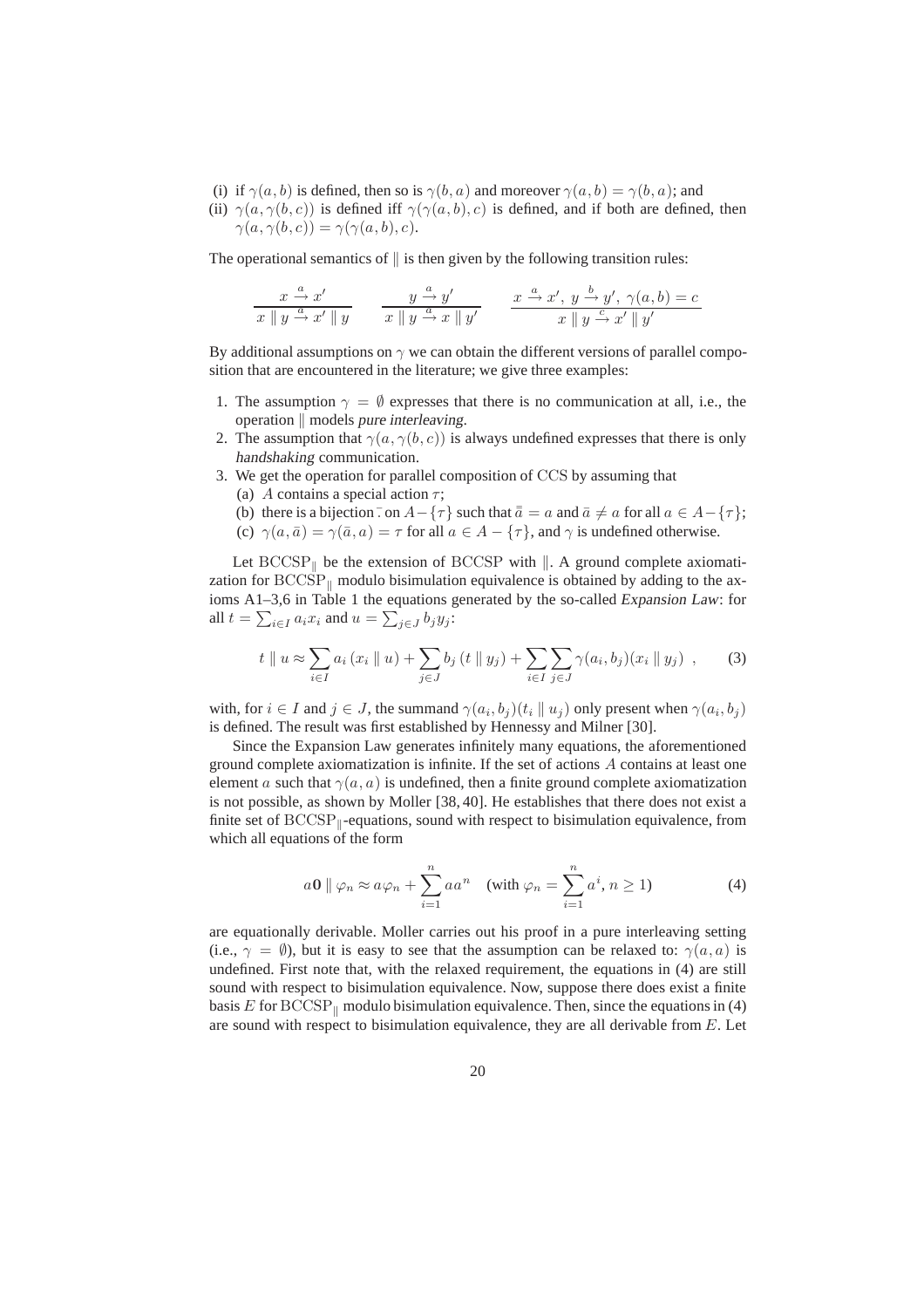$E' \subseteq E$  be the set of equations in E that are involved in the derivations of the equations in (4). Then  $E'$  consists of equations in which no actions other than a occur (for if p and q are bisimulation equivalent closed  $\text{BCCSP}_{\parallel}$ -terms, then p and q contain the same actions). Obviously, the equations in E' are all sound for BCCSP<sub>k</sub> with  $A = \{a\}$  and  $\gamma = \emptyset$ , contradicting Moller's result.

Moller's result shows that for a finite axiomatization of parallel composition auxiliary operators are indispensable. Three such auxiliary operators have been proposed in the literature: Bergstra and Klop introduced the left merge  $(\| \)$  in [8] and the communication merge (|) in [10], and Hennessy [29] introduced an operation that we call Hennessy's merge  $(\n)$ . In the remainder of this section we discuss these auxiliary operators in the context of BCCSP. In the next section we examine the consequences of replacing action prefixing in BCCSP by a binary operation for sequential composition.

### **4.1 Left merge**

First we consider the special case of axiomatizing parallel composition under the pure interleaving assumption ( $\gamma = \emptyset$ ). In that case, as can be seen from the transition rules for  $\parallel$ , a parallel composition p  $\parallel q$  either does a move p  $\stackrel{a}{\rightarrow} p'$  from its left component p and proceeds as  $p' \parallel q$ , or it does a move  $q \stackrel{a}{\rightarrow} q'$  from its right component q and proceeds as  $p \parallel q'$ . So, intuitively, it is an alternative composition of two subprocesses. The auxiliary operation left merge is a device for expressing these subprocesses in terms of  $p$  and  $q$ ; its operational semantics is given by the following transition rule:

$$
\begin{array}{c}\nx \xrightarrow{a} x' \\
\hline\nx \perp y \xrightarrow{a} x' \parallel y\n\end{array}
$$

Using the left merge the intuition with respect to the behaviour of a parallel composition can be captured in a single equation:

$$
M \t x \parallel y \approx x \parallel y + y \parallel x .
$$

The axiom M and the axioms  $L1-3$  in Table 2 allow the elimination of all occurrences of  $\parallel$  and  $\parallel$  from closed terms. (Bergstra and Klop [10] established a similar result in the more general setting of ACP.) Hence, together with the axioms of BCCSP in Table 1, those equations constitute a ground complete axiomatization of  $\text{BCCSP}_{\parallel,\parallel}$ .

L1 0 || x 
$$
\approx
$$
 0  
\nL2  $ax \parallel y$   $\approx a(x \parallel y)$   
\nL3  $(x+y) \parallel z \approx x \parallel z+y \parallel z$   
\nL4  $(x \parallel y) \parallel z \approx x \parallel (y \parallel z)$   
\nL5  $x \parallel 0$   $\approx x$   
\n**Table 2.** The axioms for left merge.

An  $\omega$ -complete axiomatization is obtained by adding the axioms L4 and L5 in Table 2. Moller [38] proved this assuming that  $A$  is infinite. He used the technique based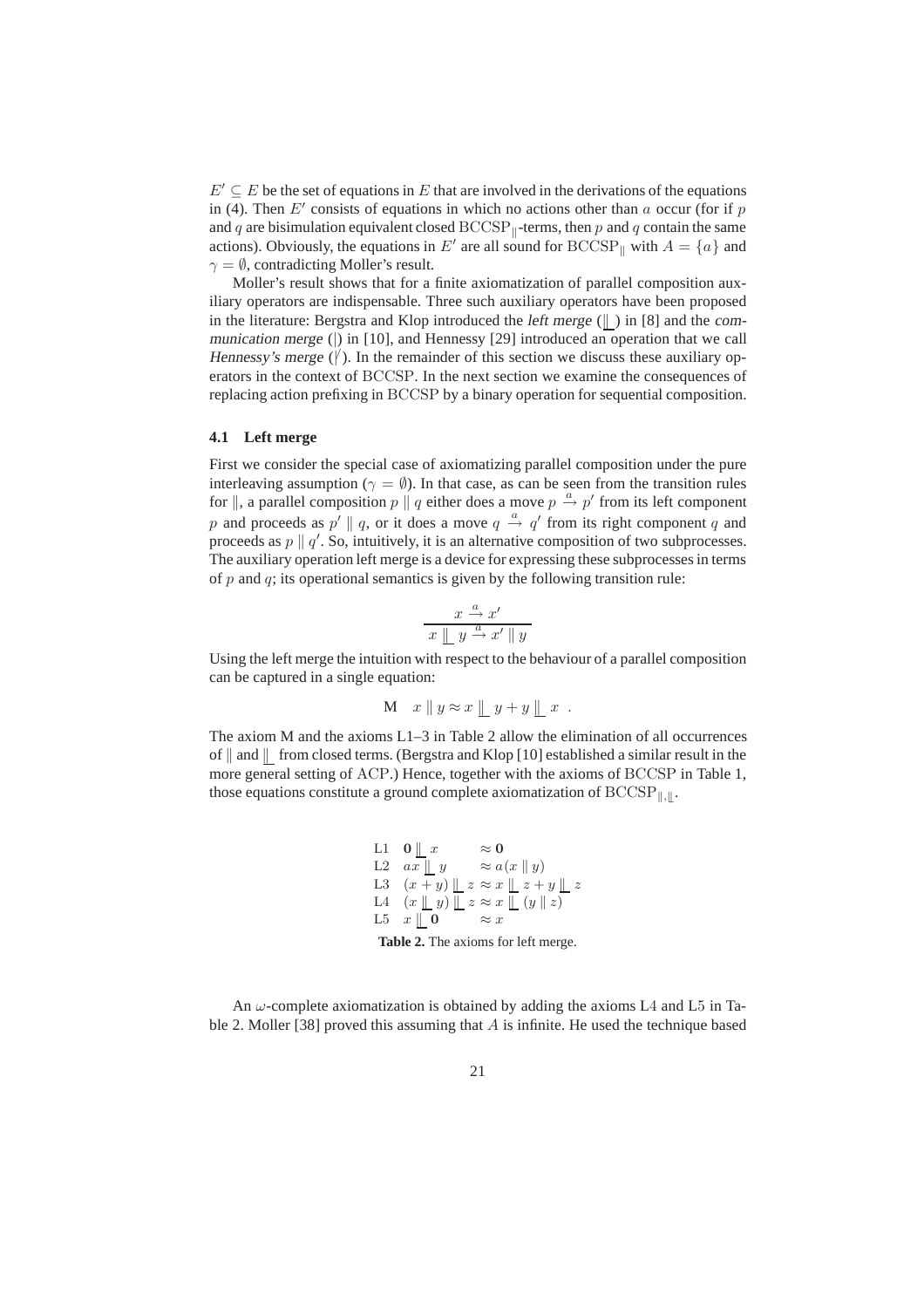on normal forms: first he showed that every term is provably equal to a normal form, and then he argued that for distinct normal forms there is a distinguishing environment. Moller used a distinguishing environment that substitutes a special action (not already occurring in either normal form) for every variable, which is only possible if there are infinitely many actions. Both the proof that every term is provably equal to a normal form and the proof that normal forms can be distinguished are quite involved. It turns out that Groote's inverted substitutions technique also applies (see [26]), and the application is in fact quite straightforward.

The requirement that  $A$  is infinite seems essential for the application of Groote's technique. However, the authors have recently established that Moller's proof can be adapted with a distinguishing environment that only requires one action. So, if  $\gamma$  = ∅, then the axioms of BCCSP together with the axioms in Table 2 constitute a basis for BCCSP<sub> $\|$ ,  $\|$ </sub> modulo bisimulation equivalence, for each non-empty set of actions A. Hence, if A is finite, then  $\text{BCCSP}_{\parallel,\parallel}$  modulo bisimulation equivalence is finitely based.

### **4.2 Communication merge**

C1 0 | x 
$$
\approx
$$
 0  
\nC2 ax | by  $\approx c(x || y)$  if  $\gamma(a, b) = c$   
\nC3 ax | by  $\approx$  0 if  $\gamma(a, b)$  is undefined  
\nC4  $(x + y) | z \approx x | z + y | z$   
\nC5 x | y  $\approx y | x$   
\nC6  $(x | y) | z \approx x | (y | z)$   
\nC7 x |  $(y || z) \approx (x | y) || z$ 

**Table 3.** The axioms for communication merge.

If  $p \stackrel{a}{\rightarrow} p'$  and  $q \stackrel{b}{\rightarrow} q'$  and  $\gamma(a, b) = c$ , then the parallel composition  $p \parallel q$  has the extra option to perform the synchronization move  $p \parallel q \stackrel{c}{\rightarrow} p' \parallel q'$ . The communication merge provides notation for this part of the behaviour of a parallel composition; its operational semantics is given by the following transition rule:

$$
\frac{x \stackrel{a}{\rightarrow} x', y \stackrel{b}{\rightarrow} y', \gamma(a, b) = c}{x \mid y \stackrel{c}{\rightarrow} x' \parallel y'}
$$

Of course, if synchronization is possible, then the axiom M is not sound and needs to be replaced by:

$$
M' \quad x \parallel y \approx (x \parallel y + y \parallel x) + x \parallel y .
$$

Using the axiom M', the axioms L1–3 in Table 2 and the axioms C1–5 in Table 3 all occurrences of  $\parallel$ ,  $\parallel$  and  $\parallel$  can be eliminated from closed terms. Hence, together with the axioms of BCCSP in Table 1, those equations constitute a ground complete axiomatization of  $\text{BCCSP}_{\parallel, \parallel, \parallel}$ .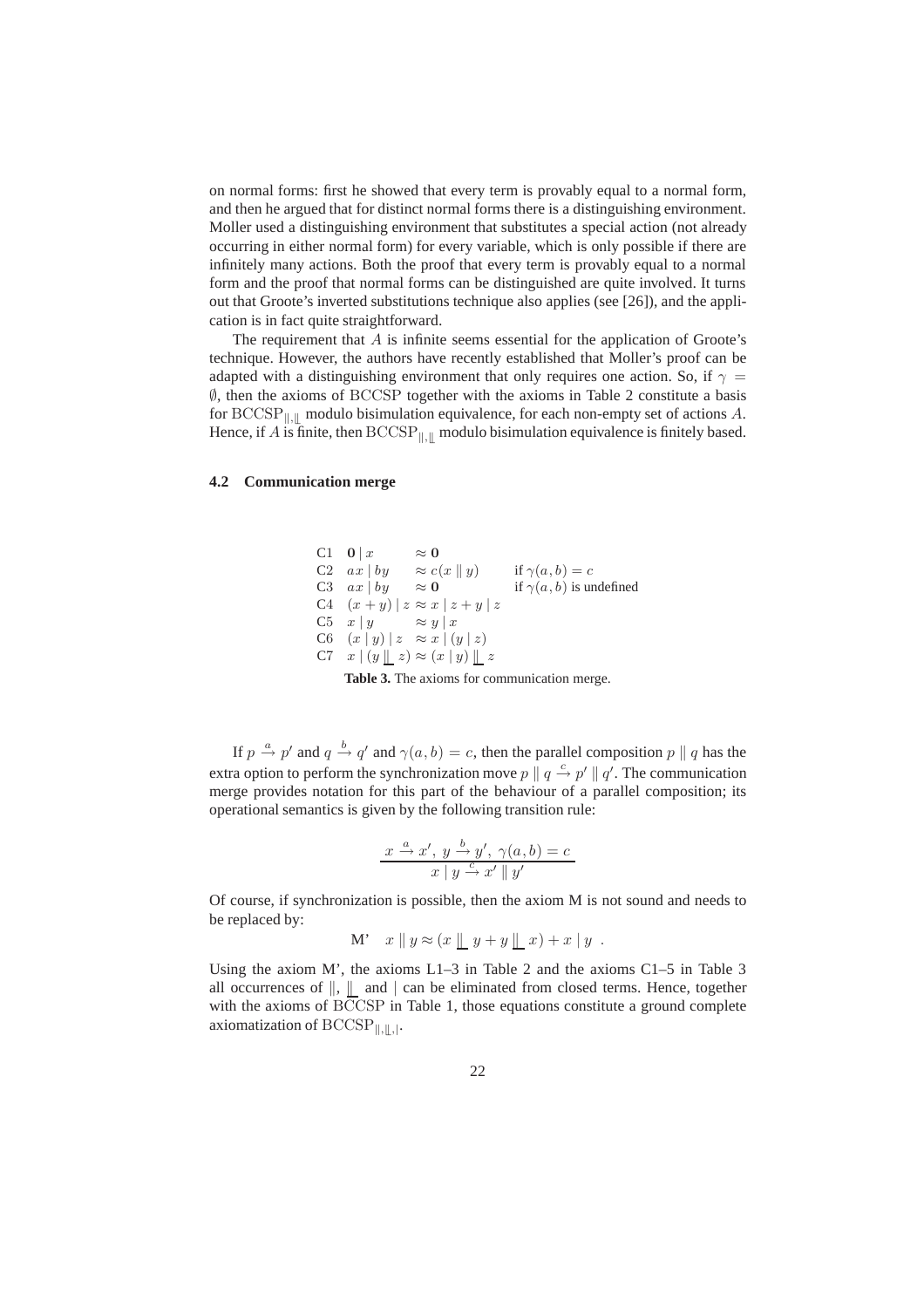Let us now consider  $\omega$ -completeness. Note that it critically depends on  $\gamma$  whether certain equations between terms with variables are sound. For instance, the equation

$$
x \mid y \approx \mathbf{0}
$$

is sound if  $\gamma = \emptyset$ , but if there exist actions a and b such that  $\gamma(a, b)$  is defined, then it is clearly not sound.

Groote [26] proved that if A is a commutative semigroup under  $\gamma$  (which means that  $\gamma$  is an associative and commutative total function on A), and A is moreover freely generated by some infinite subset, then the axioms of BCCSP in Table 1 together with M' and the axioms in Tables 2 and 3 constitute an  $\omega$ -complete axiomatization. (Of course, since  $\gamma$  is total, the axiom C3 is superfluous in this axiomatization.) It is an open problem whether it is necessary to require  $A$  to be generated by an *infinite* subset.

If  $\gamma$  satisfies the requirement that  $\gamma(a, \gamma(b, c))$  is undefined for all  $a, b, c \in A$  (i.e., there is only handshaking communication), then the axiom

$$
H \quad x \mid y \mid z \approx 0
$$

is sound. We conjecture that if A is non-empty and  $\gamma$  implements the CCS communication mechanism, then the axioms M' and H together with the axioms in Tables 1, 2 and 3 constitute an  $\omega$ -complete axiomatization.

### **4.3 Hennessy's merge**

In [29], Hennessy proposed another auxiliary operator, using it in his axiomatizations of observation congruence and timed congruence. Hennessy's merge, as we call it, combines the behaviour of the left merge and the communication merge. Its operational semantics is given by the following transition rules:

$$
\frac{x \stackrel{a}{\rightarrow} x'}{x \mid y \stackrel{a}{\rightarrow} x' \parallel y}
$$
\n
$$
\frac{x \stackrel{a}{\rightarrow} x', y \stackrel{b}{\rightarrow} y', \gamma(a, b) = c}{x \mid y \stackrel{c}{\rightarrow} x' \parallel y'}
$$

Note that with Hennessy's merge, parallel composition is definable with the following equation:

$$
x \parallel y \approx x \parallel y + y \parallel x .
$$

This may seem promising for the existence of a finite axiomatization of parallel composition that only uses Hennessy's merge as auxiliary operation. However, as was already conjectured by Bergstra and Klop in [10], it turns out that the operation itself cannot be finitely axiomatized. Assuming the CCS synchronization mechanism (see the beginning of Section 4), the authors recently proved in [3] that there does not exist a finite set of sound  $\mathrm{BCCSP}_{\parallel,\parallel}$  -equations from which all equations of the form

$$
a\mathbf{0} \not\vert \psi_n \approx a\psi_n + \sum_{i=0}^n \tau a^i \quad \text{(with } \psi_n = \sum_{i=0}^n \bar{a}a^i, n \ge 0\text{)}
$$

are equationally derivable.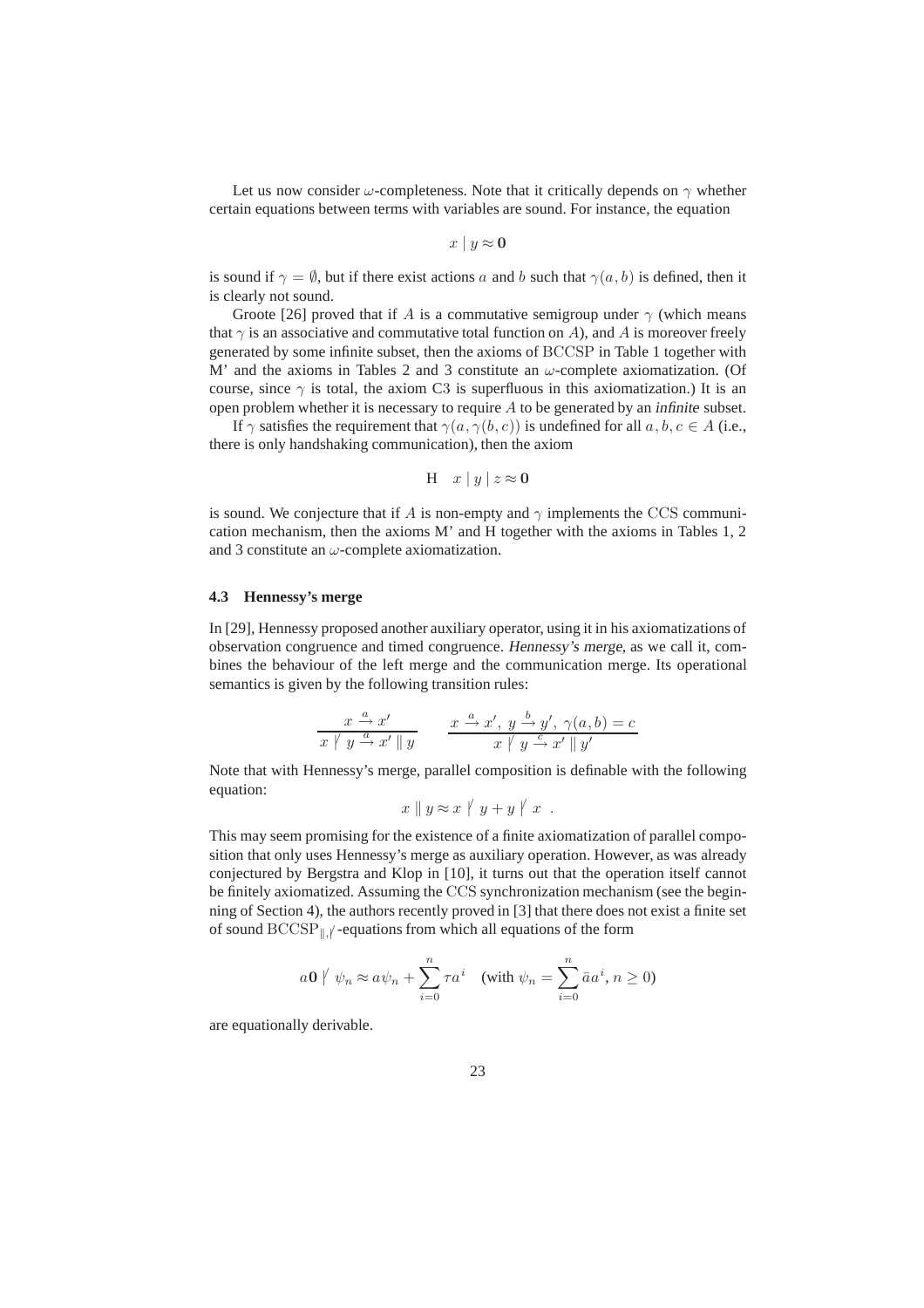### **4.4 Overview**

In the table below we summarize the results and open problems discussed in this section. A **+** in the first (respectively, second) column means that there exists a finite ground complete (respectively, ω-complete) axiomatization, a **–** means that such an axiomatization does not exist, and a **?** means that it is unknown whether such an axiomatization exists.

|                                                                             | $\vert$ ground complete $\vert \omega$ -complete |  |
|-----------------------------------------------------------------------------|--------------------------------------------------|--|
| $\vert$ BCCSP $_{\parallel}$                                                |                                                  |  |
| $\left  \text{BCCSP}_{\parallel, \parallel} \right $                        |                                                  |  |
| $\left  \text{BCCSP}_{\parallel,\parallel,\parallel} \right $ (handshaking) |                                                  |  |
| BCCSP                                                                       |                                                  |  |

Moller's result shows that  $BCCSP_{\parallel}$  has no finite ground complete axiomatization. With the two auxiliary binary operations  $\parallel$  and  $\parallel$  of Bergstra and Klop a finite ground complete axiomatization becomes possible. If one assumes pure interleaving, then adding only  $\|\cdot\|$  suffices, and then there even exists a finite  $\omega$ -complete axiomatization. It remains an open problem whether it is possible to axiomatize  $\text{BCCSP}_{\parallel}$  with arbitrary handshaking or the CCS synchronization mechanism adding only one auxiliary binary operation.

### **5 Sequential composition**

In this section we discuss the consequences of having sequential composition instead of action prefixing. We remove the constant  $\bf{0}$  and the unary prefixes  $a_{\text{-}}$  from BCCSP, and replace them by a binary operation  $\cdot$  for sequential composition, treating the actions in A as constant symbols. Thus we get the signature of BPA [10]. The transition rules for actions and sequential composition are as follows:

$$
\frac{x}{a} \xrightarrow{a} \sqrt{1 - \frac{x}{x} \cdot y \xrightarrow{a} x' \cdot y}
$$

Note the special state  $\sqrt{\ }$  that we use to write the transition rules; it signals successful termination. To make the rules work, we stipulate that  $\sqrt{x} = x$  and  $\sqrt{x} = x \sqrt{x} - x$ . We also require that bisimulations relate  $\sqrt{\ }$  only to  $\sqrt{\ }$ .

A1 
$$
x + y \approx y + x
$$
  
\nA2  $x + (y + z) \approx (x + y) + z$   
\nA3  $x + x \approx x$   
\nA4  $(x + y) \cdot z \approx x \cdot z + y \cdot z$   
\nA5  $(x \cdot y) \cdot z \approx x \cdot (y \cdot z)$ 

**Table 4.** The axioms for alternative and sequential composition.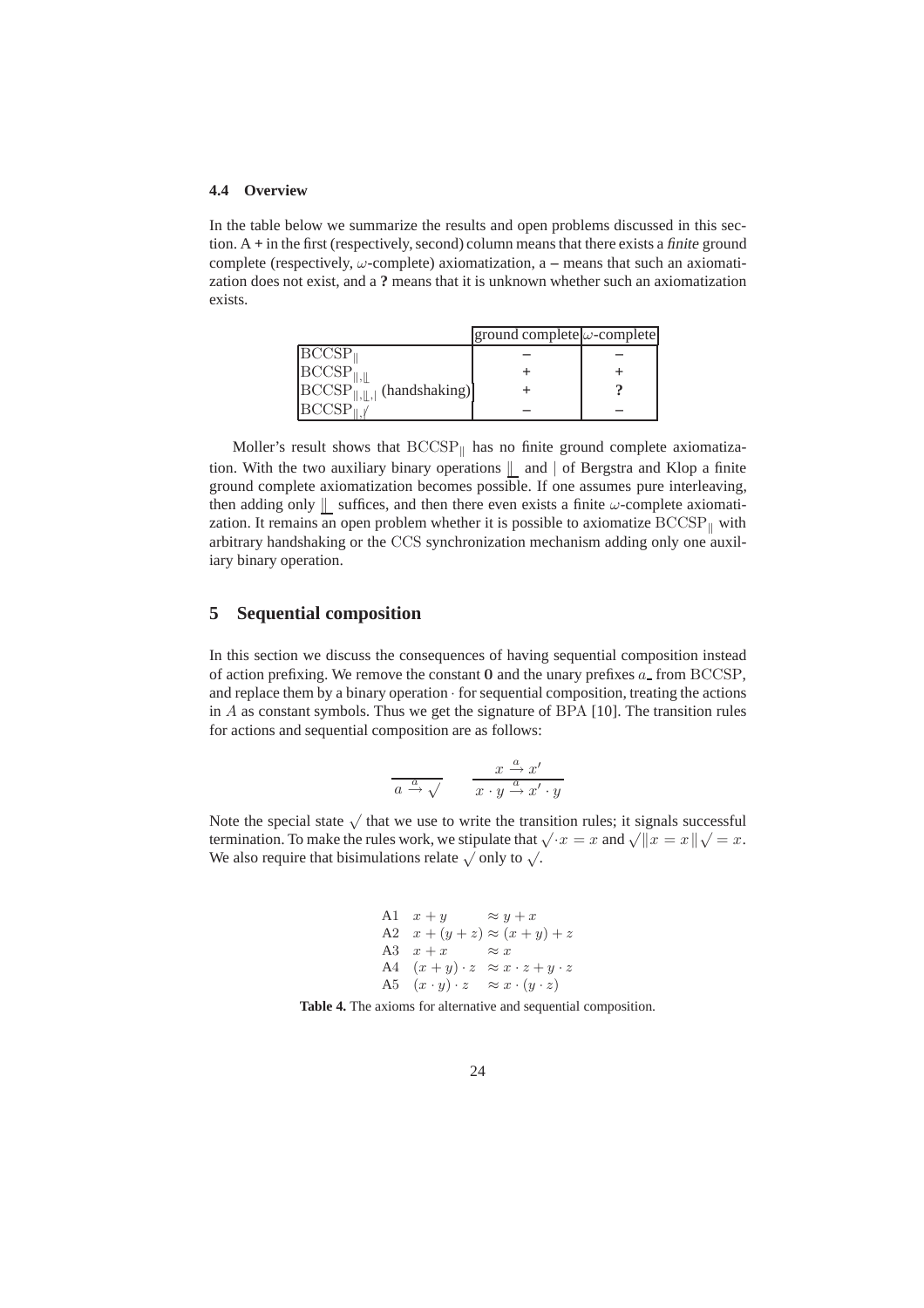The axioms of BPA are obtained by taking the first three axioms of BCCSP, adding that  $\cdot$  distributes from the right over  $+$  and that  $\cdot$  is associative. For the sake of clarity, we list them all in Table 4. It is folklore that they constitute a ground complete axiomatization of BPA. Moreover, the axiomatization is  $\omega$ -complete. As far as we know, this latter result does not explicitly appear in print, but a proof can be extracted from the  $\omega$ -completeness proof for PA [19] that we discuss below.

In [39], Moller adapted his proof that  $BCCSP<sub>||</sub>$  is not finitely based to the setting with sequential composition. The infinite family of equations he uses to establish this result is obtained from the equations in (4) by the obvious translation (replace action prefixes by actions and sequential compositions, and omit all occurrences of **0**).

> M1  $x \parallel y \qquad \approx x \parallel y + y \parallel x$ M2  $a \parallel x \approx a \cdot x$ M3  $a \cdot x \parallel y \approx a \cdot (x \parallel y)$ M4  $(x + y) \perp z \approx x \perp z + y \perp z$ M5  $(x \parallel y) \parallel z \approx x \parallel (y \parallel z)$ M6  $(x \cdot \alpha) \parallel \alpha \approx (x \parallel \alpha) \cdot \alpha$

**Table 5.** The axioms for merge and left merge.

The signature of PA combines that of BPA with  $\|$  and  $\|$  . Parallel composition in PA stands for pure interleaving (i.e.,  $\gamma = \emptyset$ ), so the relation between  $\parallel$  and  $\parallel$  is expressed by the axiom M1 in Table 5. For a ground complete axiomatization of PA it suffices to add the first four axioms in Table 5 to the axioms of BPA. Fokkink and Luttik proved in [19] that if M5 and M6 are added too, then the axiomatization is  $\omega$ -complete. The  $\alpha$  in M6 ranges over finite sums of distinct actions. The equation that results by replacing both occurrences of  $\parallel$  in M6 with  $\parallel$  is also sound (it is an instructive exercise to derive it using M6 and the other axioms). It is an example of a so-called mixed equation, equating a parallel composition and a sequential composition. There is a deep theory of mixed equations developed by Hirshfeld and Jerrum [31] for the benefit of their proof that bisimulation equivalence is decidable for normed PA. The proof in [19] that the presented axiomatization is  $\omega$ -complete partly relies on their theory.

Incorporation of synchronization can be done by adding a communication merge and replacing the axiom M1 by M'. It is not difficult to adapt the axioms in Table 3 in such a way that all communication merges can be eliminated from closed terms; thus a ground complete axiomatization can be obtained. Note that this does require the addition of a special constant  $\delta$  that will assume the rôle of 0; it satisfies

$$
\delta \cdot x \approx \delta
$$
  

$$
x + \delta \approx x .
$$

There are no known  $\omega$ -completeness results pertaining to the extension of BPA with ||, | and  $\delta$ . It would again be necessary to make some assumptions about the synchronization mechanism. If there is only handshaking communication, then the equations

$$
(\cdots(((x_1 \mid x_2) \cdot y_1 \parallel z_1) \cdot y_2 \parallel z_2) \cdots y_n \parallel z_n) \mid x_3 \approx \delta \qquad (n \ge 0)
$$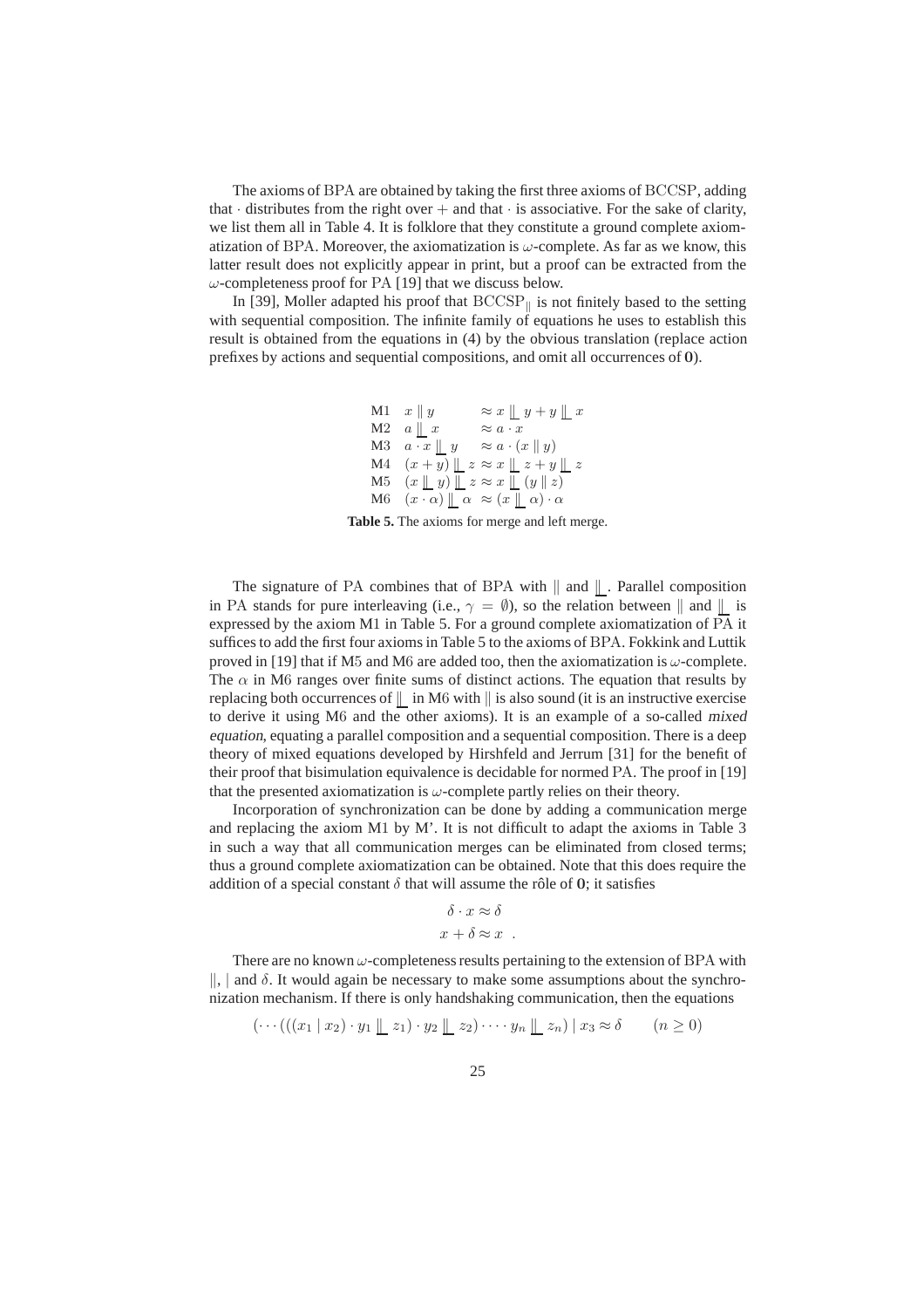are sound. We conjecture that there does not exist a finite set of sound equations from which they are all derivable.

### **References**

- 1. Luca Aceto, Zoltán Ésik, and Anna Ingolfsdottir. The max-plus algebra of the natural numbers has no finite equational basis. Theoretical Computer Science, 293(1):169–188, February 2003.
- 2. Luca Aceto, Wan Fokkink, and Anna Ingolfsdottir. A menagerie of non-finitely based process semantics over BPA\*—from ready simulation to completed traces. Mathematical Structures in Computer Science, 8(3):193–230, June 1998.
- 3. Luca Aceto, Wan Fokkink, Anna Ingolfsdottir, and Bas Luttik. CCS with Hennessy's merge has no finite equational axiomatization. Theoretical Computer Science, 330(3):377-405, 2005.
- 4. Luca Aceto, Wan Fokkink, Rob van Glabbeek, and Anna Ingolfsdottir. Nested semantics over finite trees are equationally hard. Information and Computation, 191(2):203–232, June 2004.
- 5. Jos C. M. Baeten. A brief history of process algebra. Theoretical Computer Science, 335(2– 3):131–146, 2005.
- 6. Jos C. M. Baeten and P. Weijland. Process Algebra. Cambridge Tracts in Theoretical Computer Science 18. Cambridge University Press, 1990.
- 7. Jos C.M. Baeten and Jan Willem Klop, editors. Proceedings CONCUR 90, Amsterdam, volume 458 of Lecture Notes in Computer Science. Springer-Verlag, 1990.
- 8. J.A. Bergstra and Jan Willem Klop. Fixed point semantics in process algebras. Report IW 206, Mathematisch Centrum, Amsterdam, 1982.
- 9. J.A. Bergstra and Jan Willem Klop. The algebra of recursively defined processes and the algebra of regular processes. In J. Paredaens, editor, Proceedings  $11^{th}$  ICALP, Antwerpen, volume 172 of Lecture Notes in Computer Science, pages 82–95. Springer-Verlag, 1984.
- 10. J.A. Bergstra and Jan Willem Klop. Process algebra for synchronous communication. Information and Control, 60(1/3):109–137, 1984.
- 11. J.A. Bergstra and Jan Willem Klop. Algebra of communicating processes with abstraction. Theoretical Computer Science, 37(1):77–121, 1985.
- 12. J.A. Bergstra and Jan Willem Klop. Algebra of communicating processes. In J.W. de Bakker, M. Hazewinkel, and J.K. Lenstra, editors, Mathematics and Computer Science, CWI Monograph 1, pages 89–138. North-Holland, Amsterdam, 1986.
- 13. Garrett Birkhoff. On the structure of abstract algebras. Proc. Camb. Philos. Soc., 31:433– 454, 1935.
- 14. Stefan Blom, Wan Fokkink, and Sumit Nain. On the axiomatizability of ready traces, ready simulation and failure traces. In Jos C. M. Baeten, Jan Karel Lenstra, Joachim Parrow, and Gerhard J. Woeginger, editors, Proceedings 30th Colloquium on Automata, Languages and Programming—ICALP'03, Eindhoven, volume 2719 of Lecture Notes in Computer Science, pages 109–118. Springer-Verlag, 2003.
- 15. Stanley N. Burris and H.P. Sankappanavar. <sup>A</sup> Course in Universal Algebra. Graduate Texts in Mathematics. Springer-Verlag, 1981. The Millennium Edition of this book is available at http://www.math.uwaterloo.ca/˜snburris/htdocs/ualg.html.
- 16. J. H. Conway. Regular Algebra and Finite Machines. Mathematics Series (R. Brown and J. De Wet eds.). Chapman and Hall, London, United Kingdom, 1971.
- 17. Zoltán Ésik and Satoshi Okawa. Series and parallel operations on pomsets. In Proceedings of Foundations of Software Technology and Theoretical Computer Science (Chennai, 1999),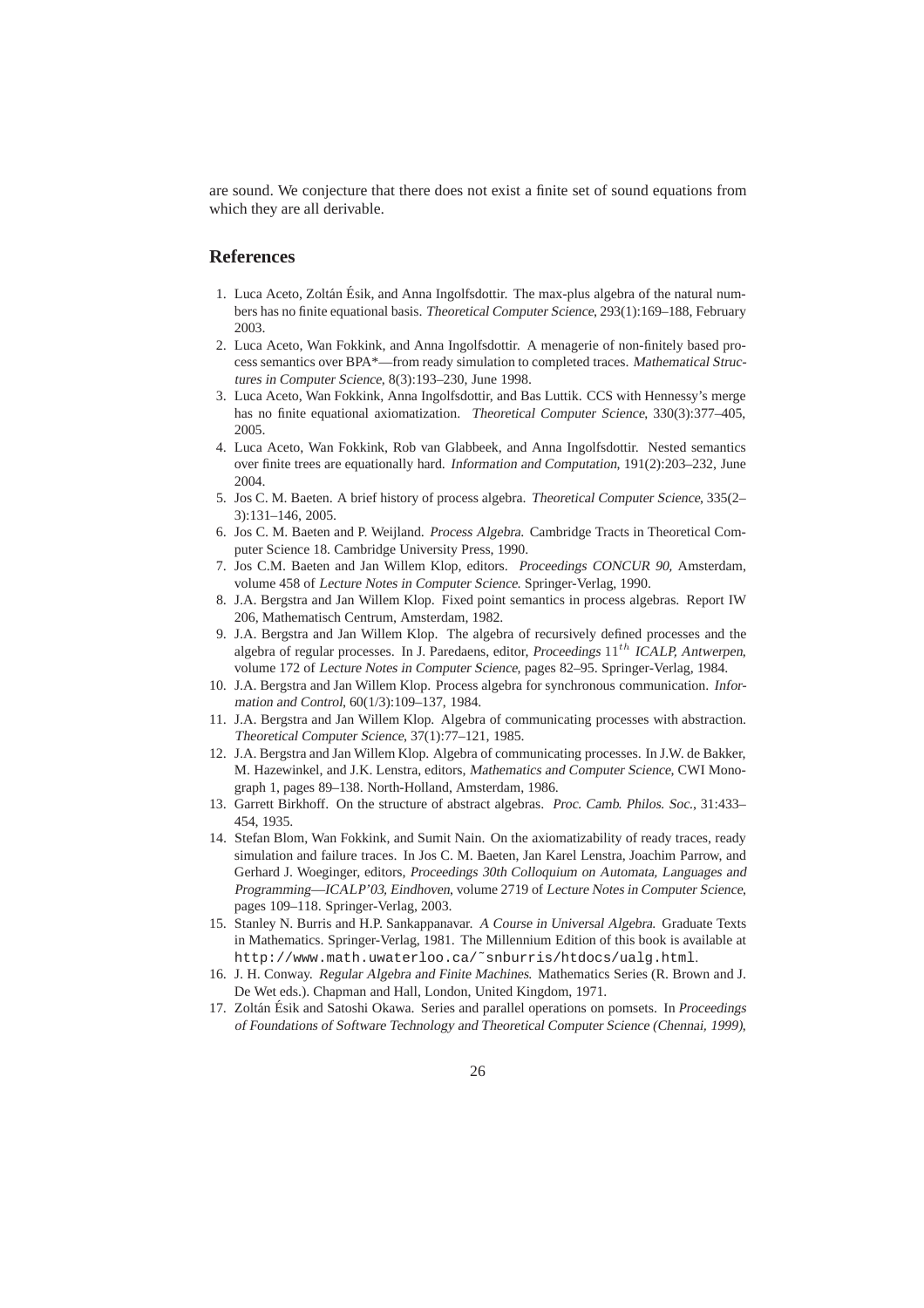volume 1738 of Lecture Notes in Comput. Sci., pages 316–328. Springer-Verlag, Berlin, 1999.

- 18. Wan Fokkink. Introduction to Process Algebra. Texts in Theoretical Computer Science, An EATCS Series. Springer-Verlag, January 2000.
- 19. Wan Fokkink and Bas Luttik. An omega-complete equational specification of interleaving. In Ugo Montanari, J. Rolinn, and E. Welzl, editors, Proceedings 27th Colloquium on Automata, Languages and Programming—ICALP'00, Geneva, volume 1853 of Lecture Notes in Computer Science, pages 729–743. Springer-Verlag, July 2000.
- 20. Wan Fokkink and Sumit Nain. On finite alphabets and infinite bases: From ready pairs to possible worlds. In Igor Walukiewicz, editor, Proceedings of Foundations of Software Science and Computation Structures, 7th International Conference, FOSSACS <sup>2004</sup>, volume 2897 of Lecture Notes in Computer Science, pages 182–194. Springer-Verlag, 2004.
- 21. Wan Fokkink and Sumit Nain. A finite basis for failure semantics. In Proceedings of 32nd Colloquium on Automata, Languages and Programming - ICALP'05, Lisbon, volume 3580 of Lecture Notes in Computer Science, pages 55–65. Springer-Verlag, July 2005. To appear.
- 22. Jay Loren Gischer. The equational theory of pomsets. Theoretical Computer Science, 61:199–224, 1988.
- 23. R. van Glabbeek. The linear time-branching time spectrum. In Baeten and Klop [7], pages 278–297.
- 24. R. van Glabbeek. The linear time-branching time spectrum. I. The semantics of concrete, sequential processes. In Handbook of Process Algebra, pages 3–99. North-Holland, Amsterdam, 2001.
- 25. R. van Glabbeek and P. Weijland. Branching time and abstraction in bisimulation semantics. Journal of the ACM, 43(3):555–600, 1996.
- 26. Jan Friso Groote. A new strategy for proving  $\omega$ -completeness with applications in process algebra. In Baeten and Klop [7], pages 314–331.
- 27. Jan Heering. Partial evaluation and  $\omega$ -completeness of algebraic specifications. Theoretical Computer Science, 43(2-3):149–167, 1986.
- 28. M. Hennessy. Algebraic Theory of Processes. MIT Press, Cambridge, Massachusetts, 1988.
- 29. M. Hennessy. Axiomatising finite concurrent processes. SIAM Journal on Computing, 17(5):997–1017, 1988.
- 30. M. Hennessy and R. Milner. Algebraic laws for nondeterminism and concurrency. Journal of the ACM, 32(1):137–161, 1985.
- 31. Y. Hirshfeld and M. Jerrum. Bisimulation equivalence is decidable for normed process algebra. In J. Wiedermann, P. van Emde Boas, and M. Nielsen, editors, Proc. of ICALP <sup>1999</sup>, LNCS 1644, pages 412–421, 1999.
- 32. C.A.R. Hoare. Communicating Sequential Processes. Prentice-Hall International, Englewood Cliffs, 1985.
- 33. R.M. Keller. Formal verification of parallel programs. Communications of the ACM, 19(7):371–384, 1976.
- 34. S.C. Kleene. Representation of events in nerve nets and finite automata. In C.E. Shannon and J. McCarthy, editors, Automata Studies, pages 3–41. Princeton University Press, 1956.
- 35. Huimin Lin. An interactive proof tool for process algebras. In 9th Annual Symposium on Theoretical Aspects of Computer Science, volume 577 of Lecture Notes in Computer Science, pages 617–618, Cachan, France, 13–15 February 1992. Springer.
- 36. R. Milner. A complete inference system for a class of regular behaviours. Journal of Computer and System Sciences, 28:439–466, 1984.
- 37. R. Milner. Communication and Concurrency. Prentice-Hall International, Englewood Cliffs, 1989.
- 38. F. Moller. Axioms for Concurrency. PhD thesis, Department of Computer Science, University of Edinburgh, July 1989. Report CST-59-89. Also published as ECS-LFCS-89-84.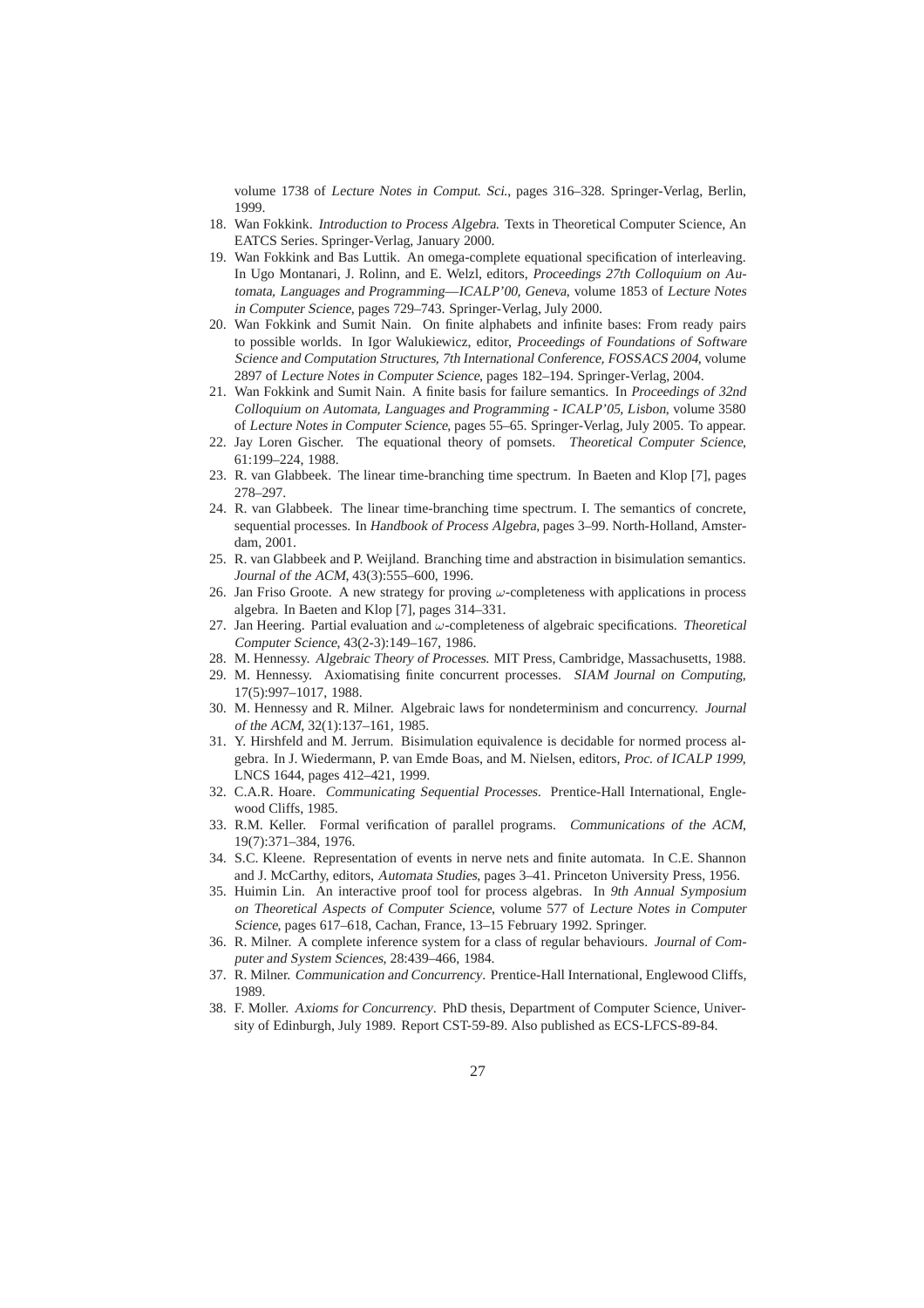- 39. F. Moller. The importance of the left merge operator in process algebras. In M. Paterson, editor, Proceedings  $17^{th}$  ICALP, Warwick, volume 443 of Lecture Notes in Computer Science, pages 752–764. Springer-Verlag, July 1990.
- 40. F. Moller. The nonexistence of finite axiomatisations for CCS congruences. In Proceedings 5th Annual Symposium on Logic in Computer Science, Philadelphia, USA, pages 142–153. IEEE Computer Society Press, 1990.
- 41. Gordon D. Plotkin. The λ-calculus is ω-incomplete. J. Symbolic Logic, 39:313–317, 1974.
- 42. Gordon D. Plotkin. A structural approach to operational semantics. Report DAIMI FN-19, Computer Science Department, Aarhus University, 1981.
- 43. Gordon D. Plotkin. A structural approach to operational semantics. Journal of Logic and Algebraic Programming, 60–61:17–139, 2004. This is a revised version of the original DAIMI memo [42].